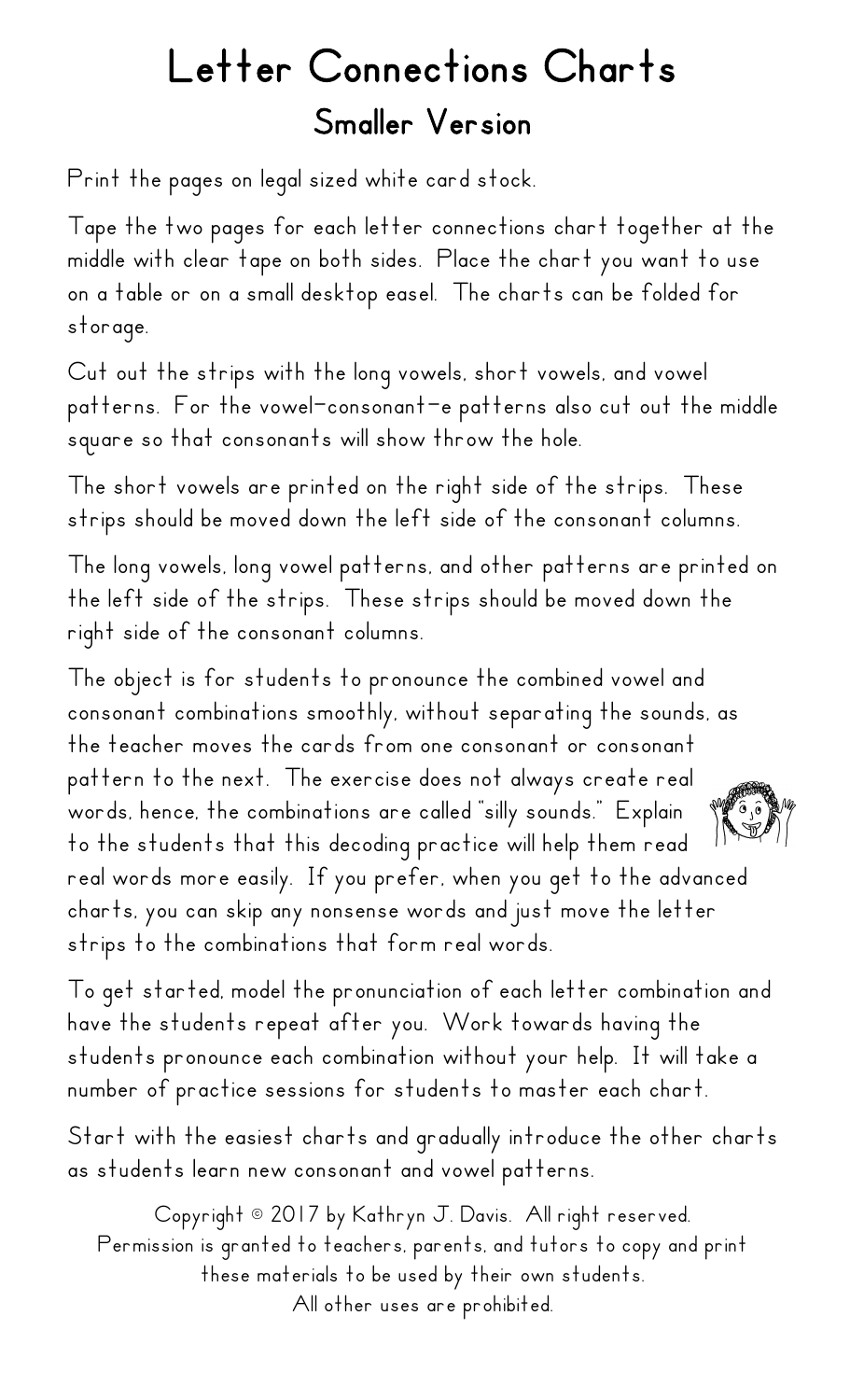Use this chart with the single short vowel strips. They  $\Box e$   $\vdash$   $\vdash$   $\vdash$   $\vdash$   $\vdash$ 



**b c d f g j**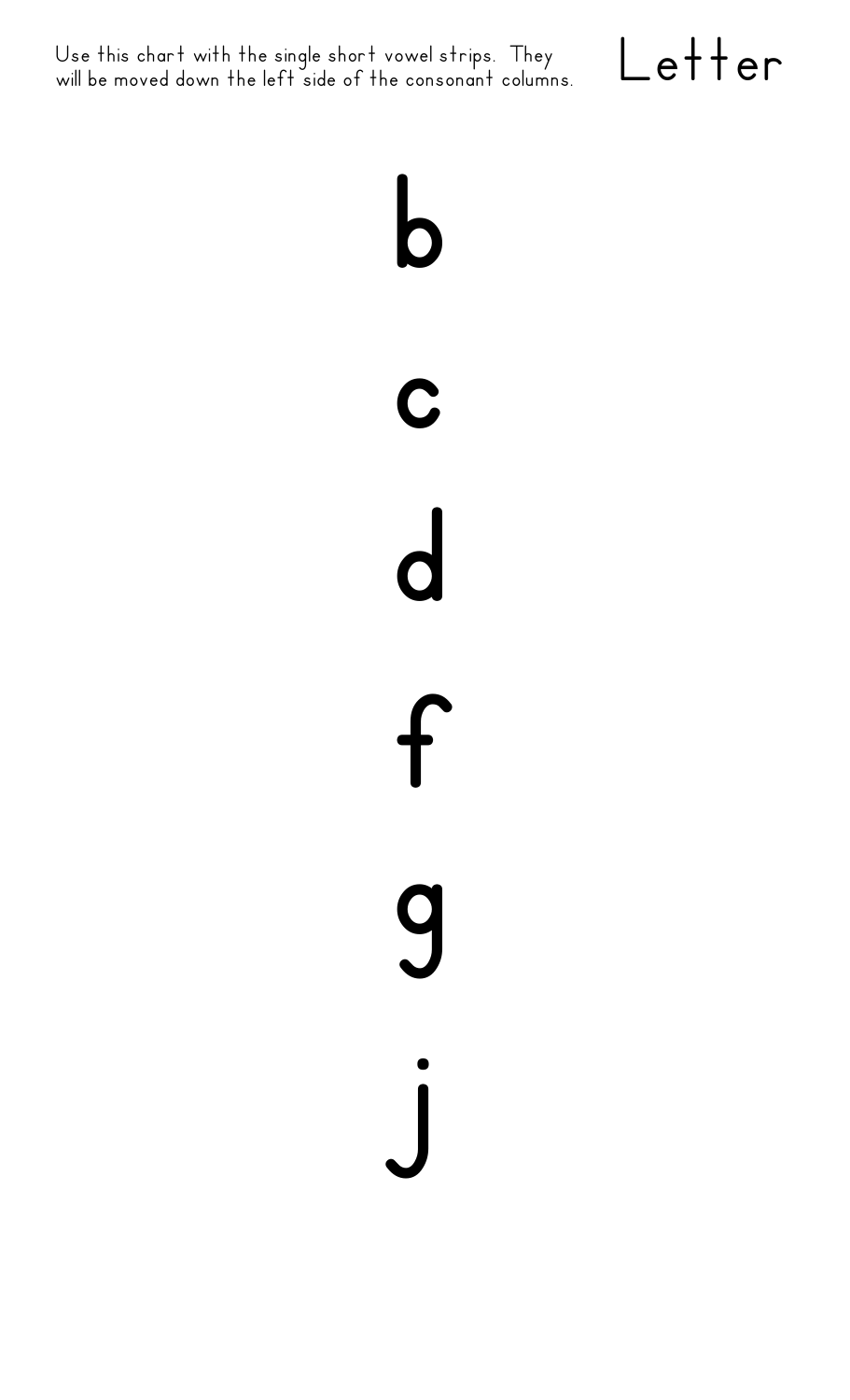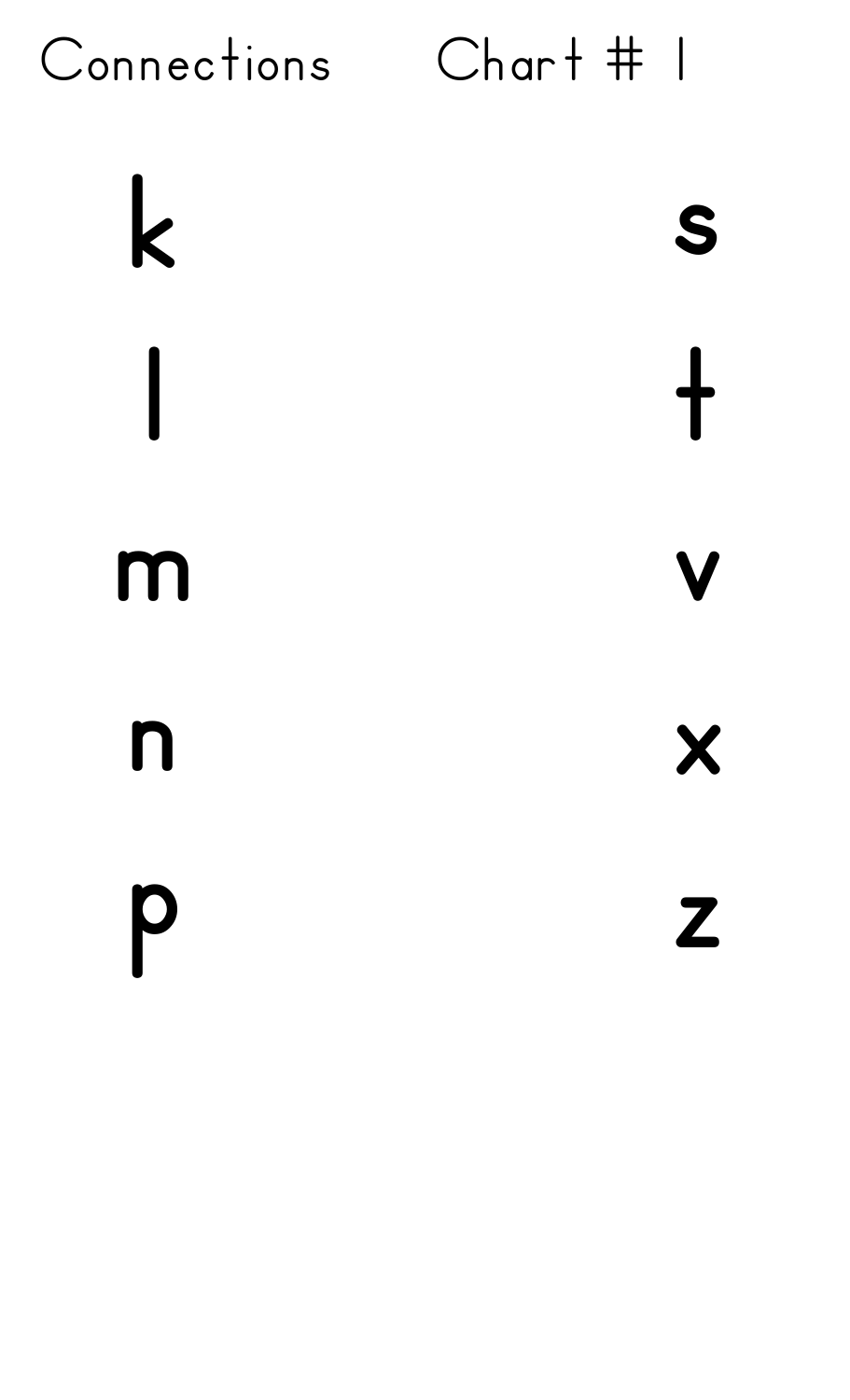Use this chart with any of the other vowel pattern strips and with the short vowels followed by consonants. The strips will be moved down the right side of the consonants.

**b**

**c**

**d**

**f**

**g**

**h**

**j**

Letter **k l m n p qu**

**r**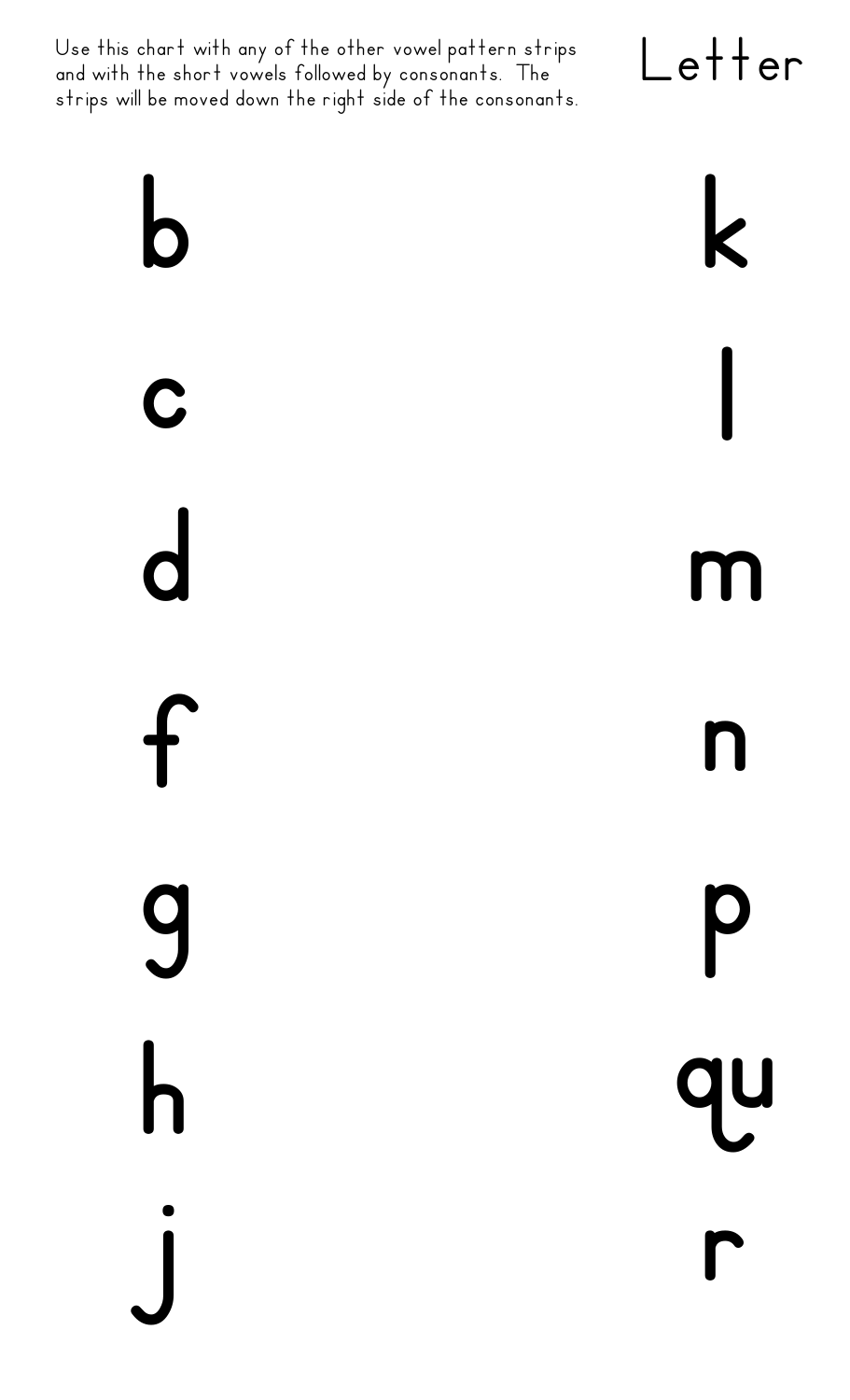









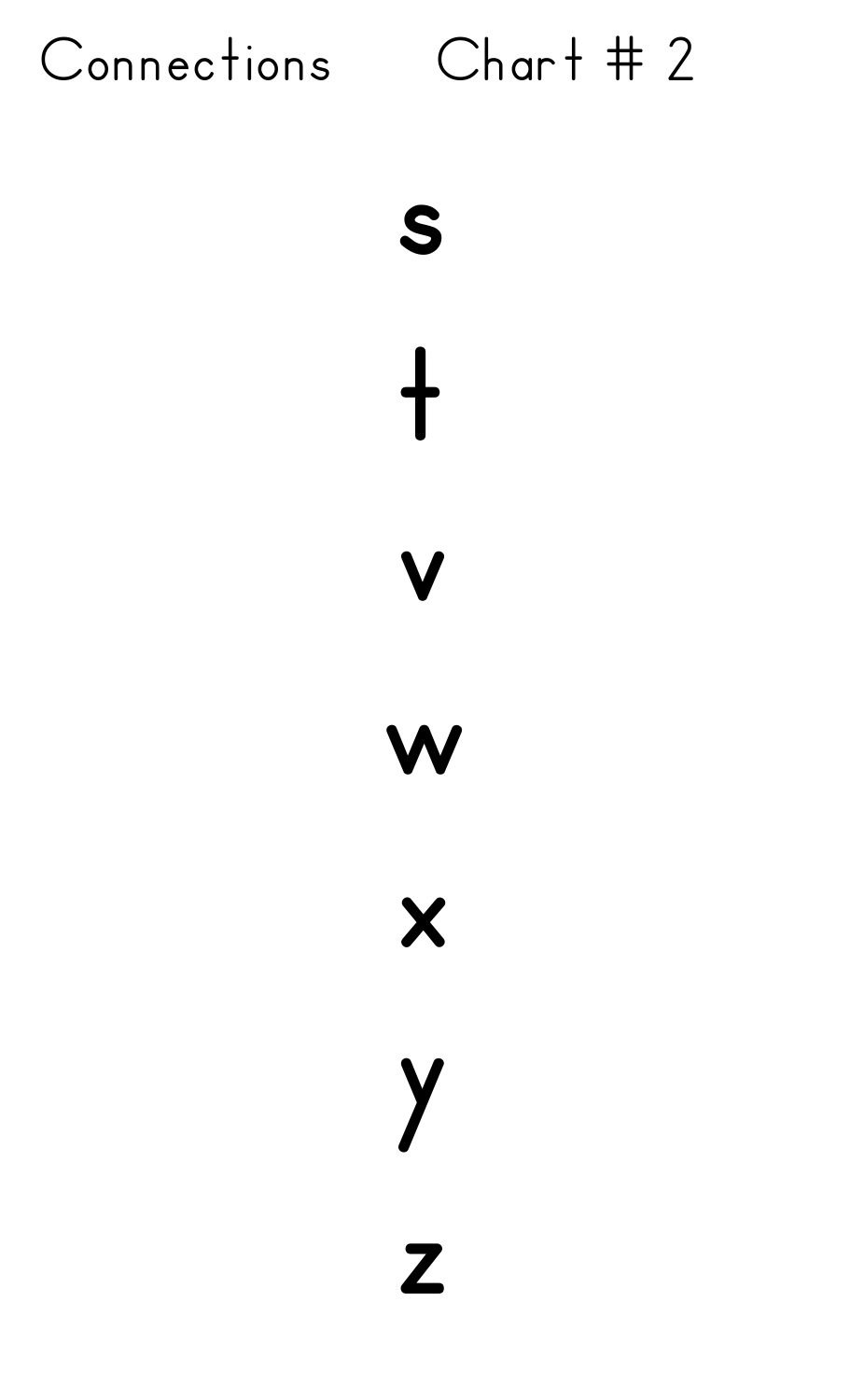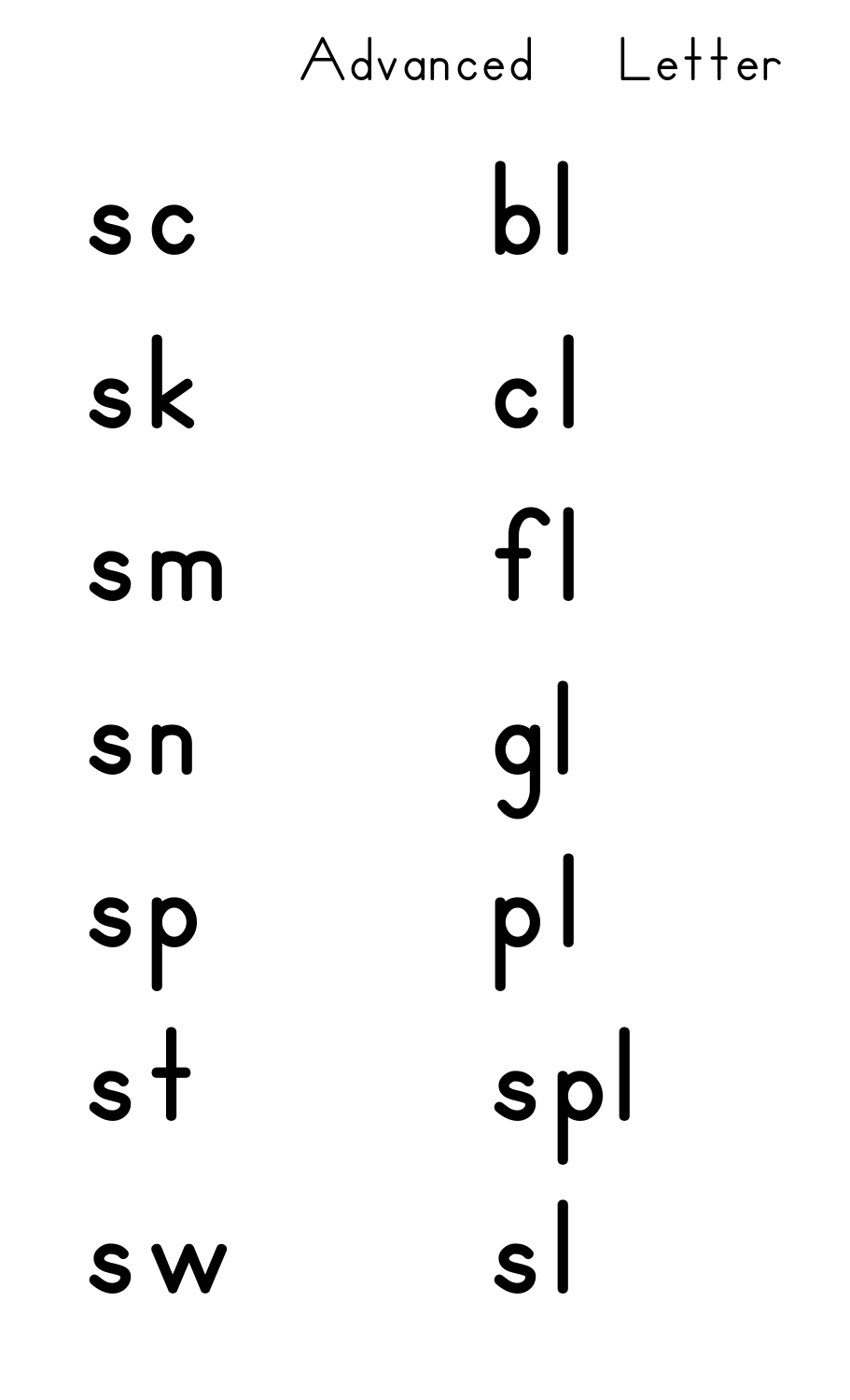Connections Chart # 1 **br cr dr fr gr pr spr tr str** consonants.

Use this chart with any of the other vowel pattern strips and with the short vowels followed by consonants. The strips will be moved down the right side of the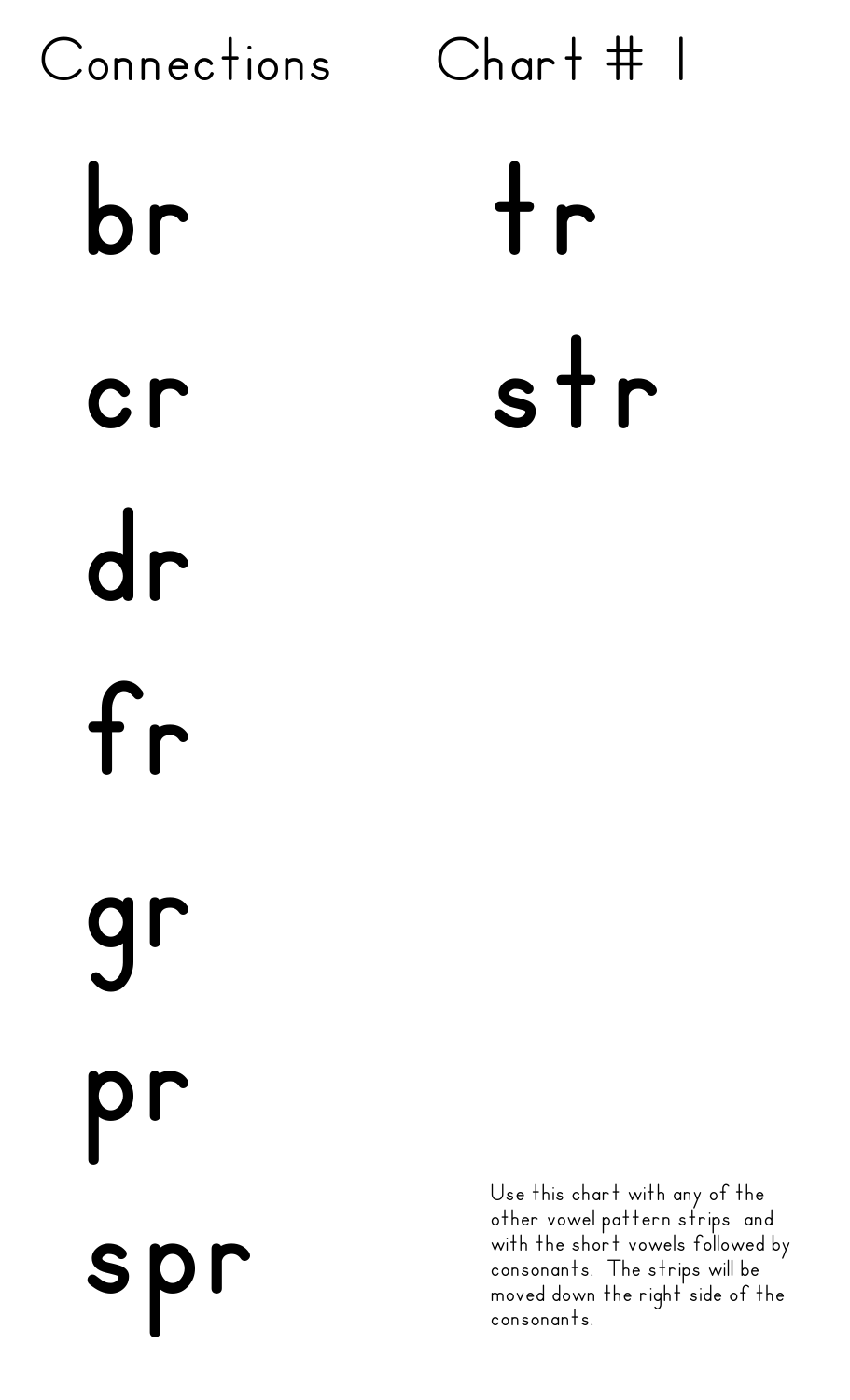

Use this chart with any of the other vowel pattern strips and with the short vowels followed by consonants. The strips will be moved down the right side of the consonants.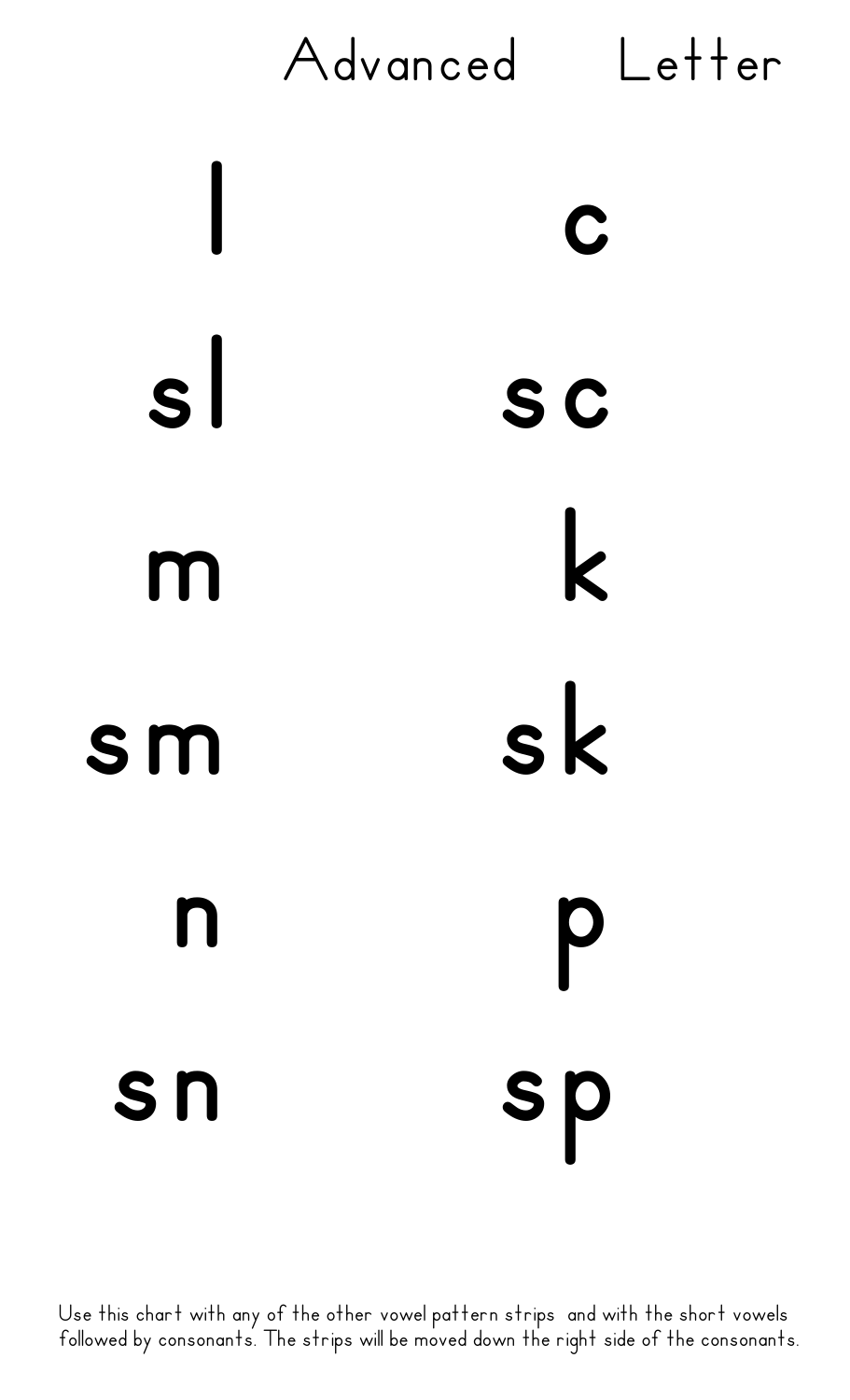

**s sh t th c ch**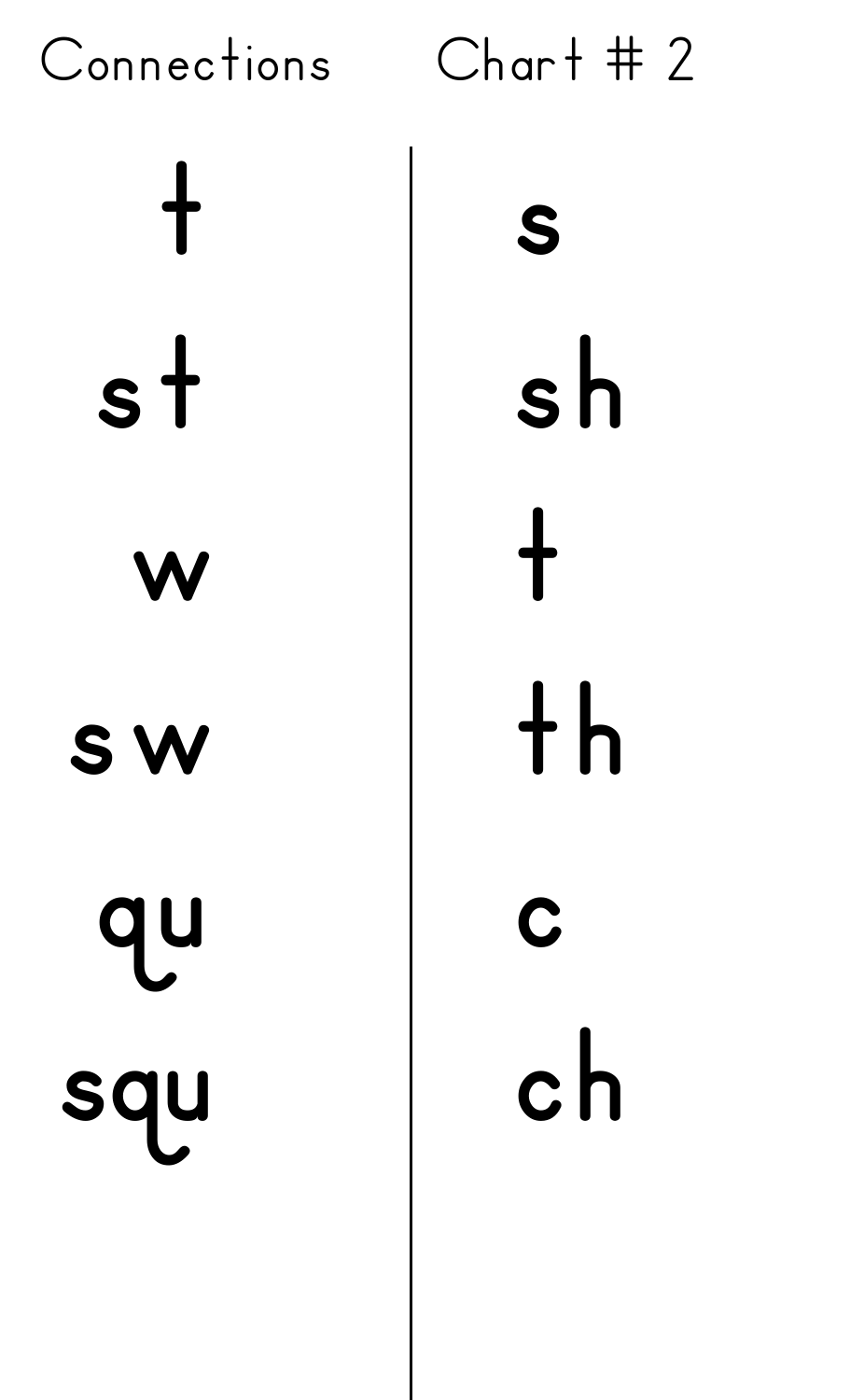![](_page_9_Figure_0.jpeg)

Use this chart with any of the other vowel pattern strips and with the short vowels followed by consonants. The strips will be moved down the right side of the consonants.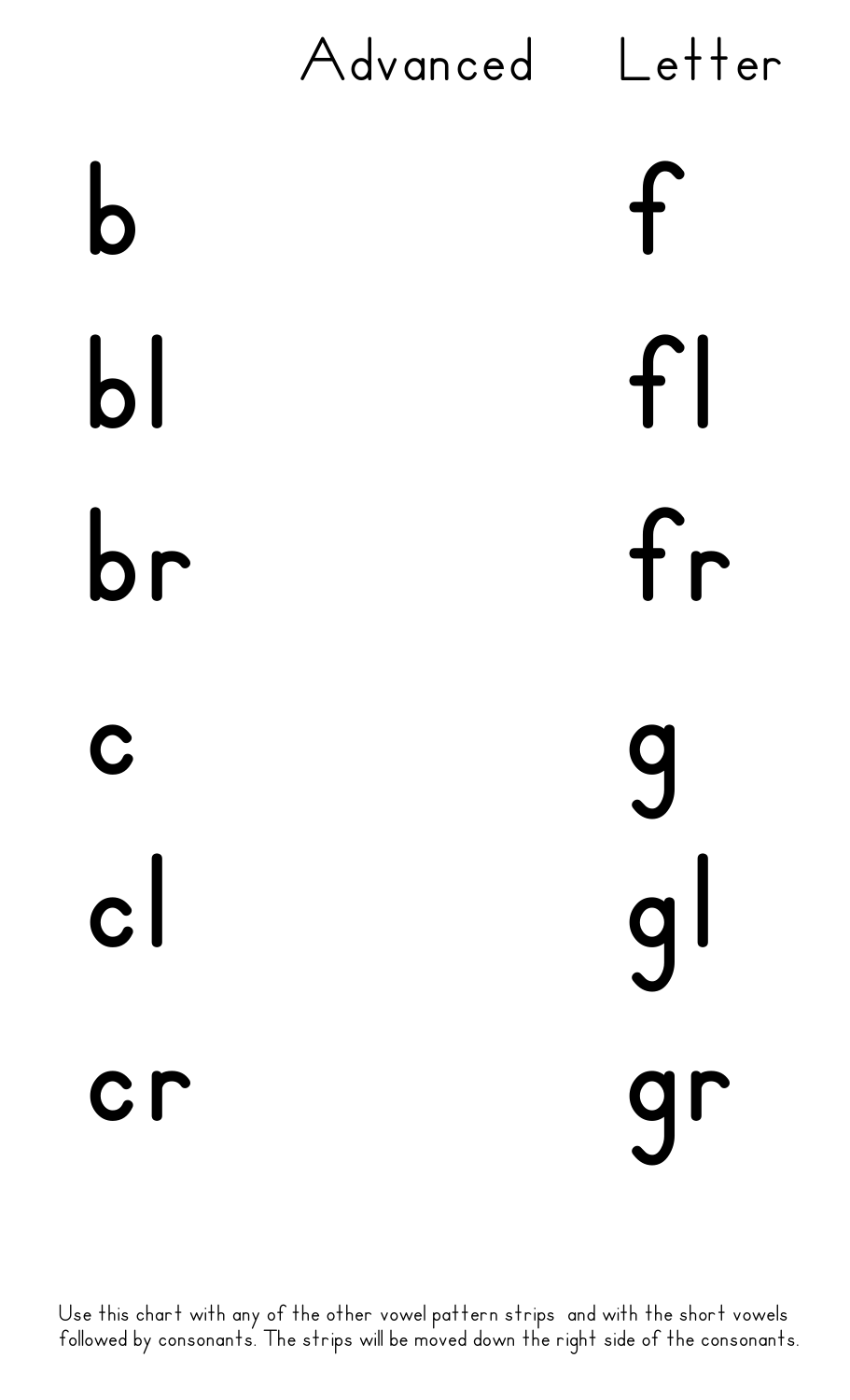![](_page_10_Picture_0.jpeg)

**p pl pr t tr d dr**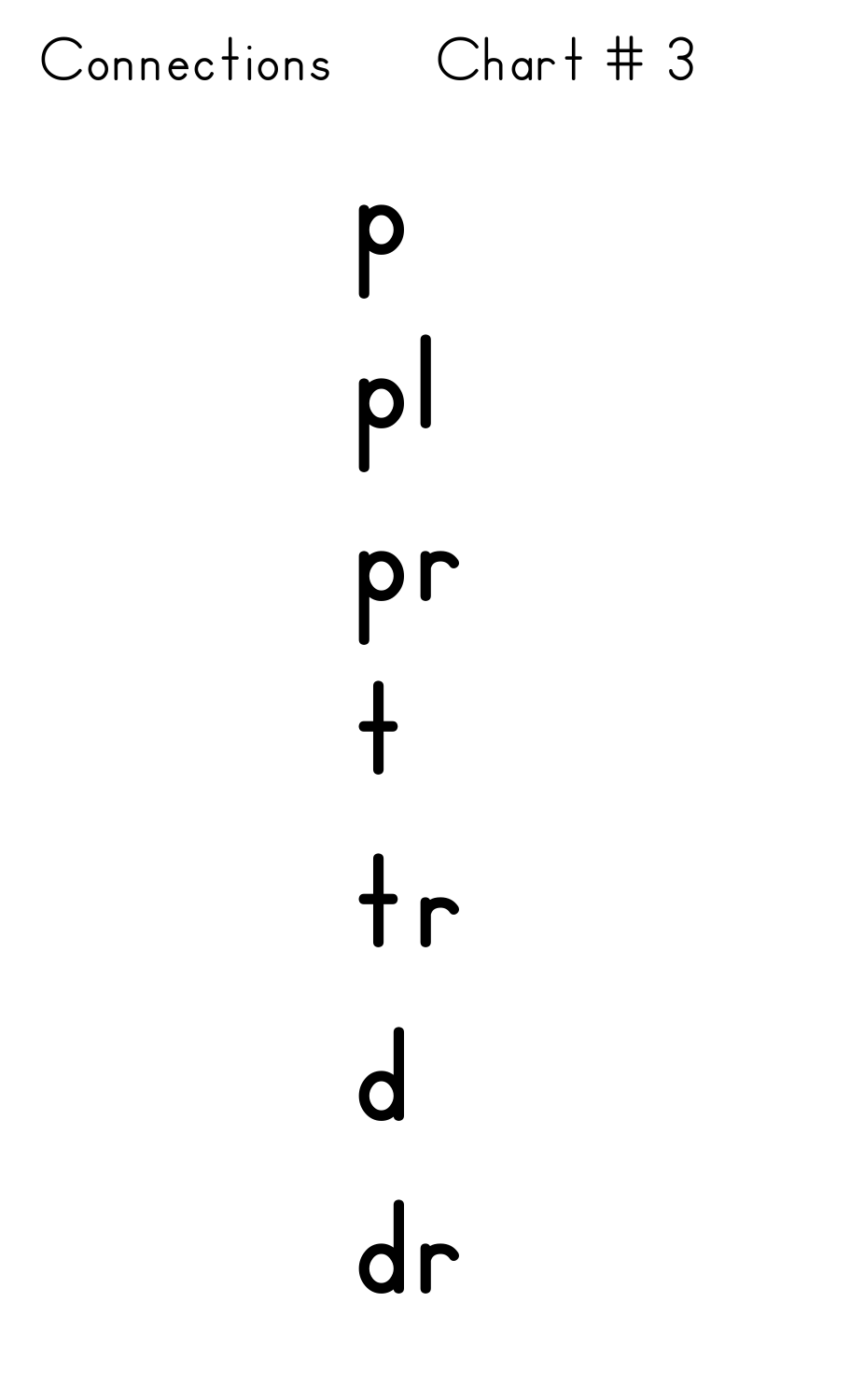## Advanced Letter

**s sh shr c ch chr t th thr p ph phr**

Use this chart with any of the other vowel pattern strips and with the short vowels followed by consonants. The strips will be moved down the right side of the consonants.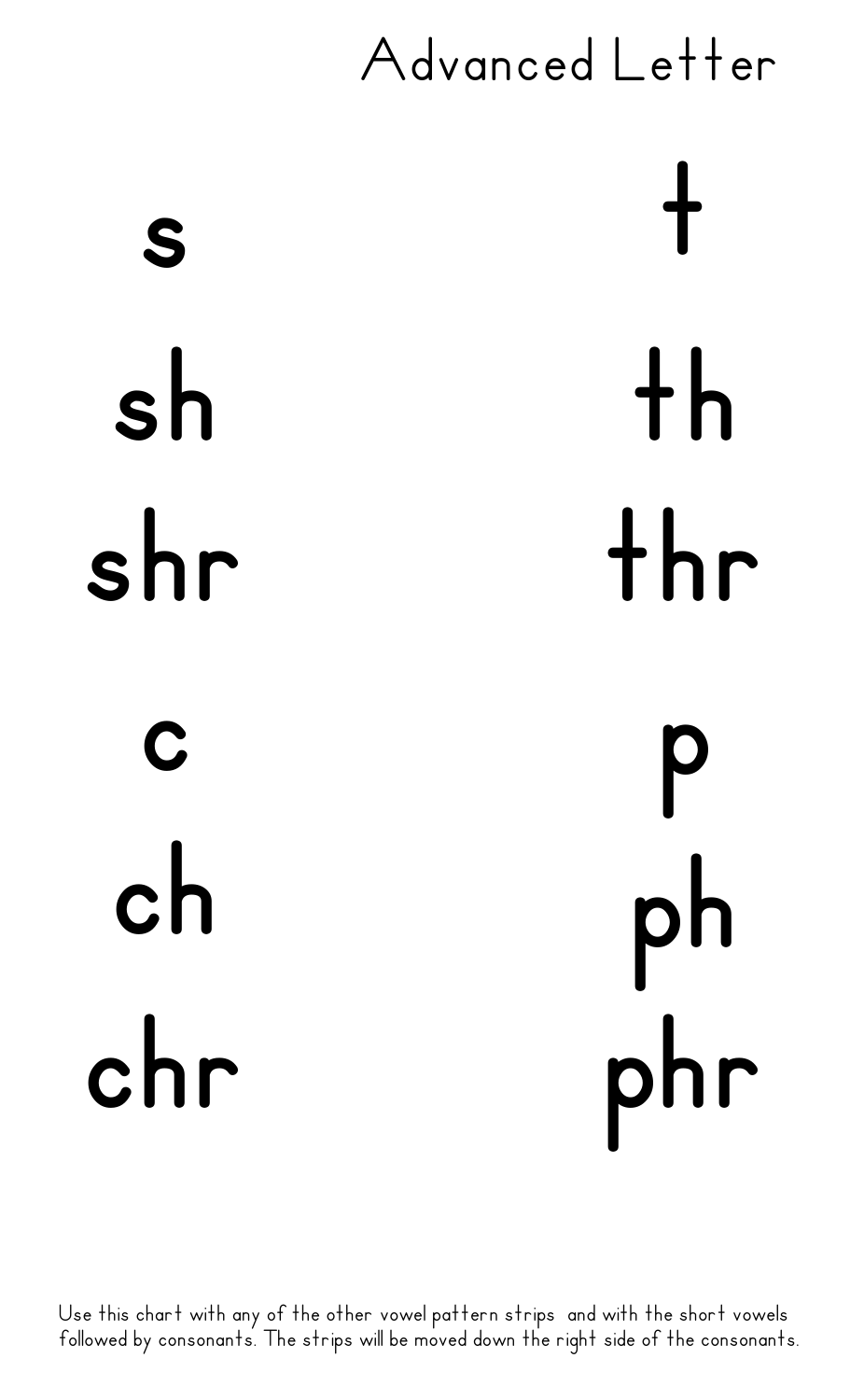## **sh th ck tch nch ng nk** Connections Chart # 4

Use this chart with the single short vowel strips. They will be moved down the left side of the consonant columns.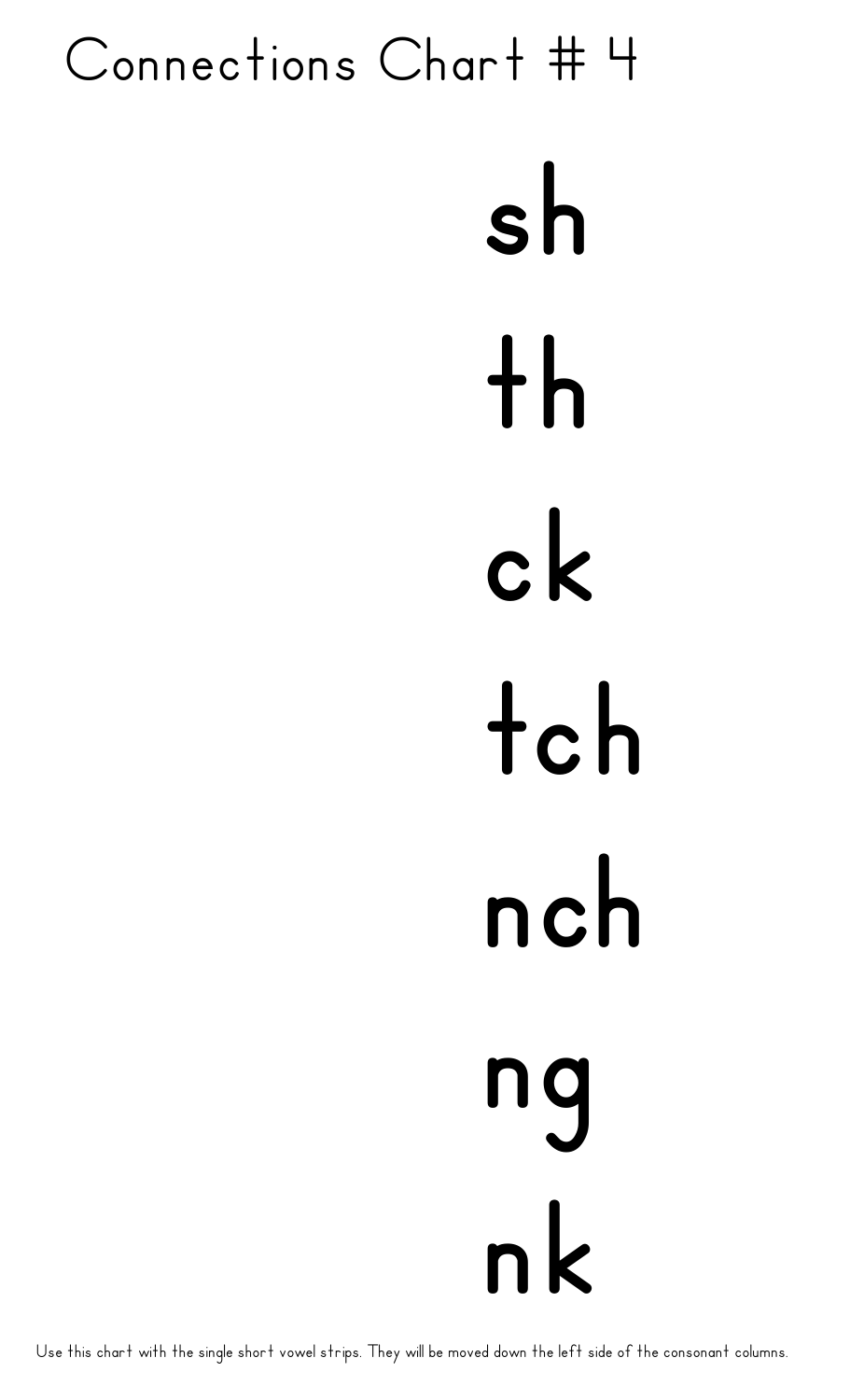|                         | $\mathbf 0$ |
|-------------------------|-------------|
|                         | e           |
|                         |             |
|                         | $\bullet$   |
|                         | U           |
| $\overline{\mathbf{Q}}$ |             |
| e                       |             |
|                         |             |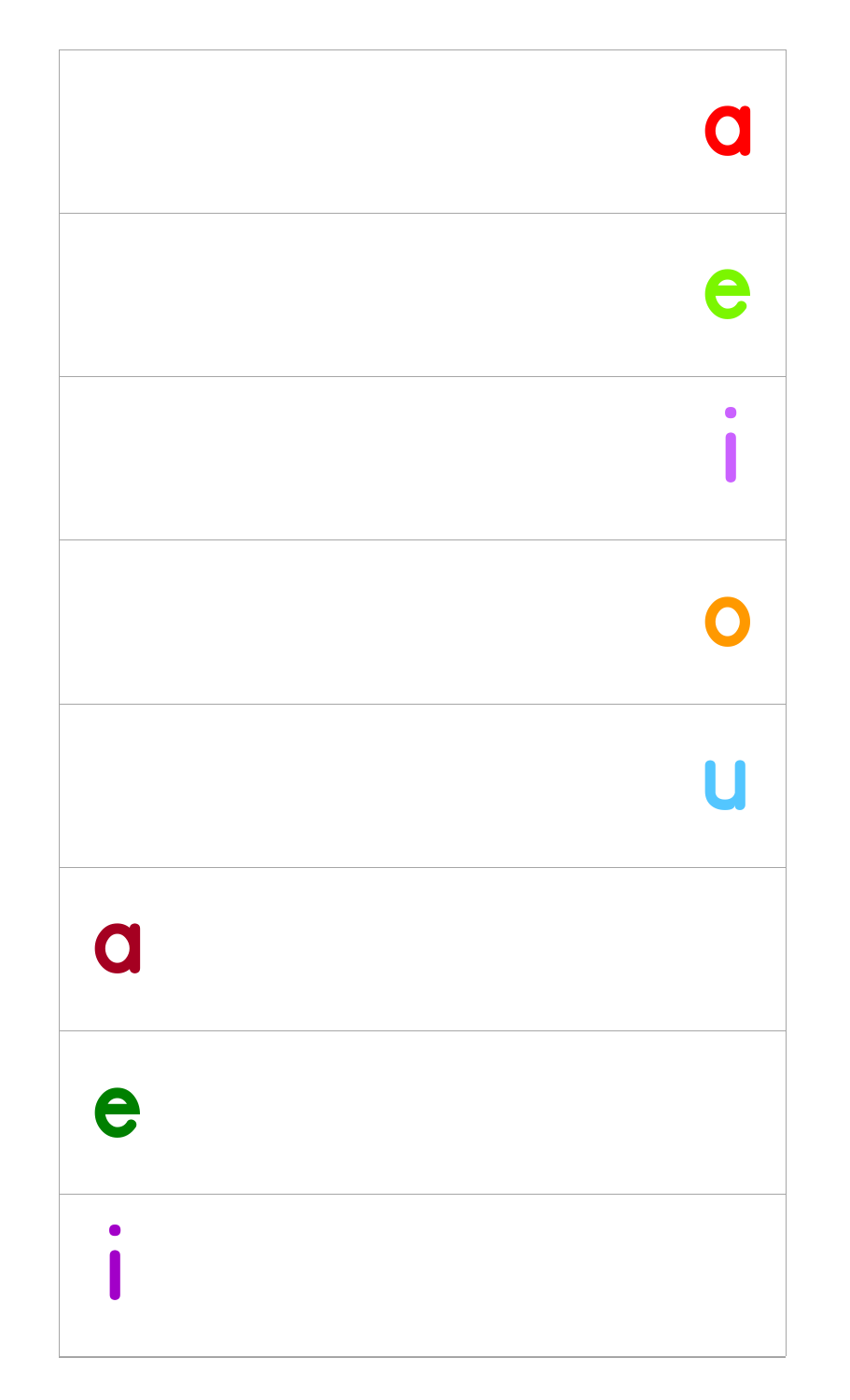![](_page_14_Picture_0.jpeg)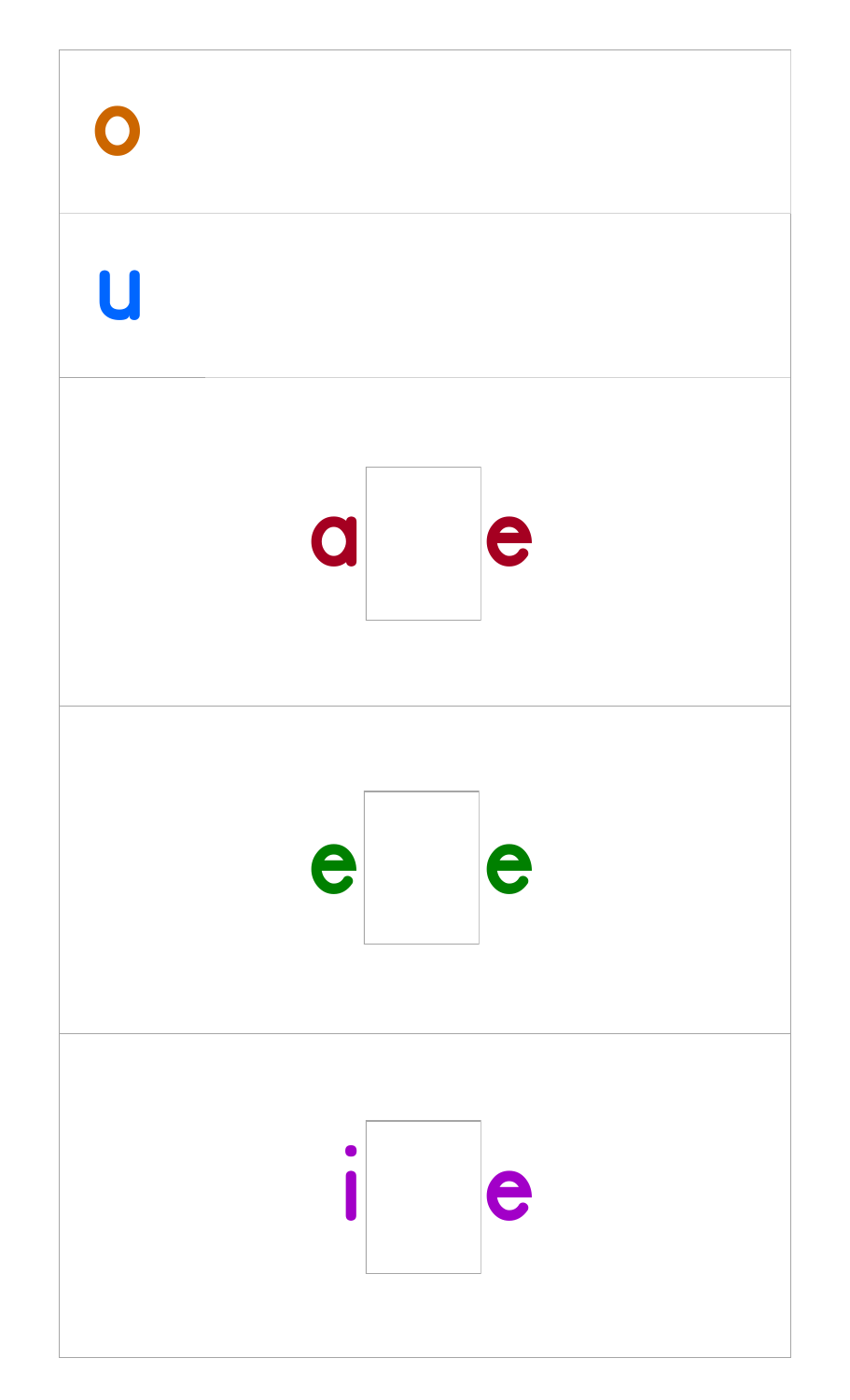![](_page_15_Picture_0.jpeg)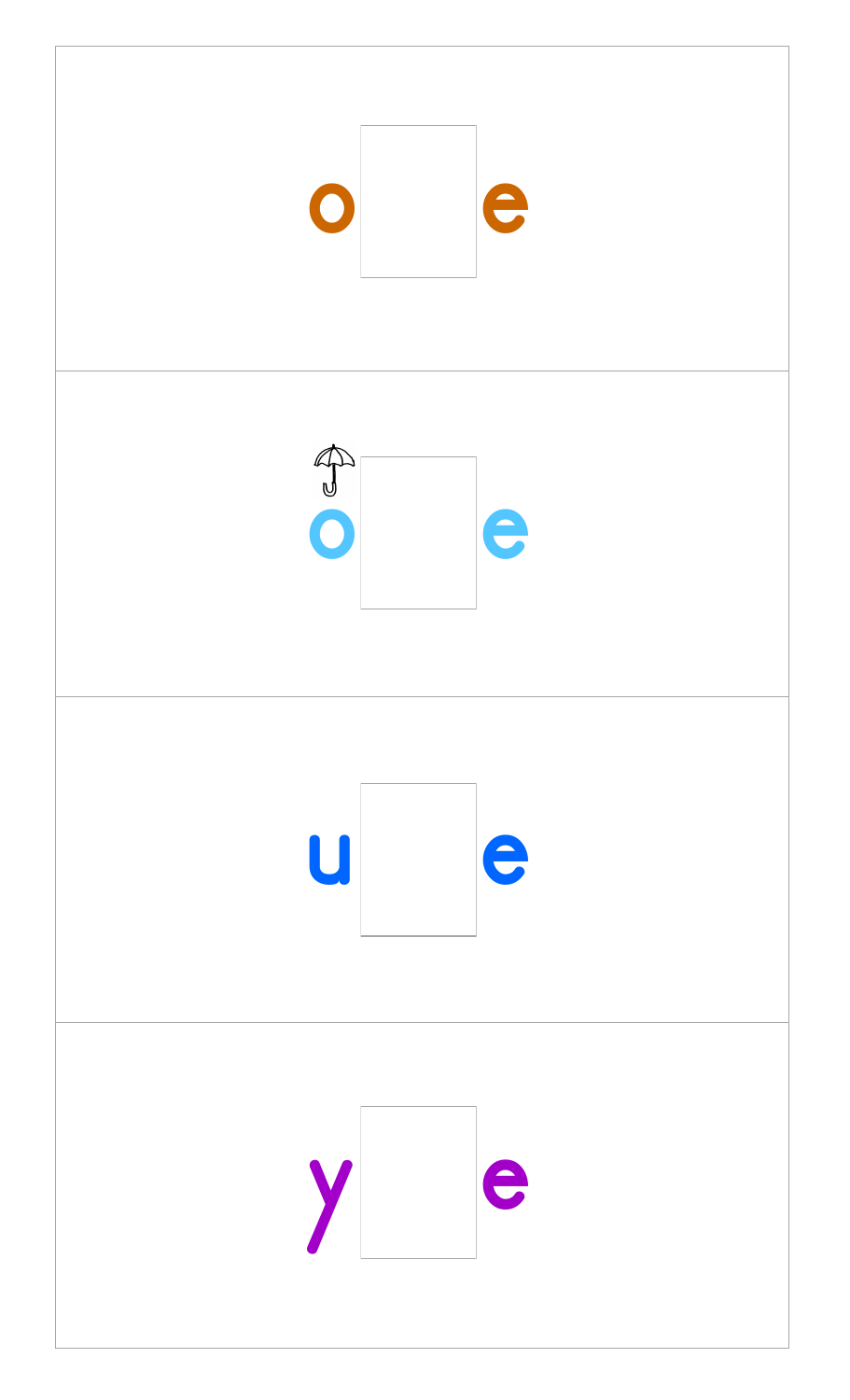| a                  |
|--------------------|
| ay                 |
| e<br>O             |
| ee                 |
| el                 |
| ey                 |
| ea                 |
| $\hat{\mathbf{r}}$ |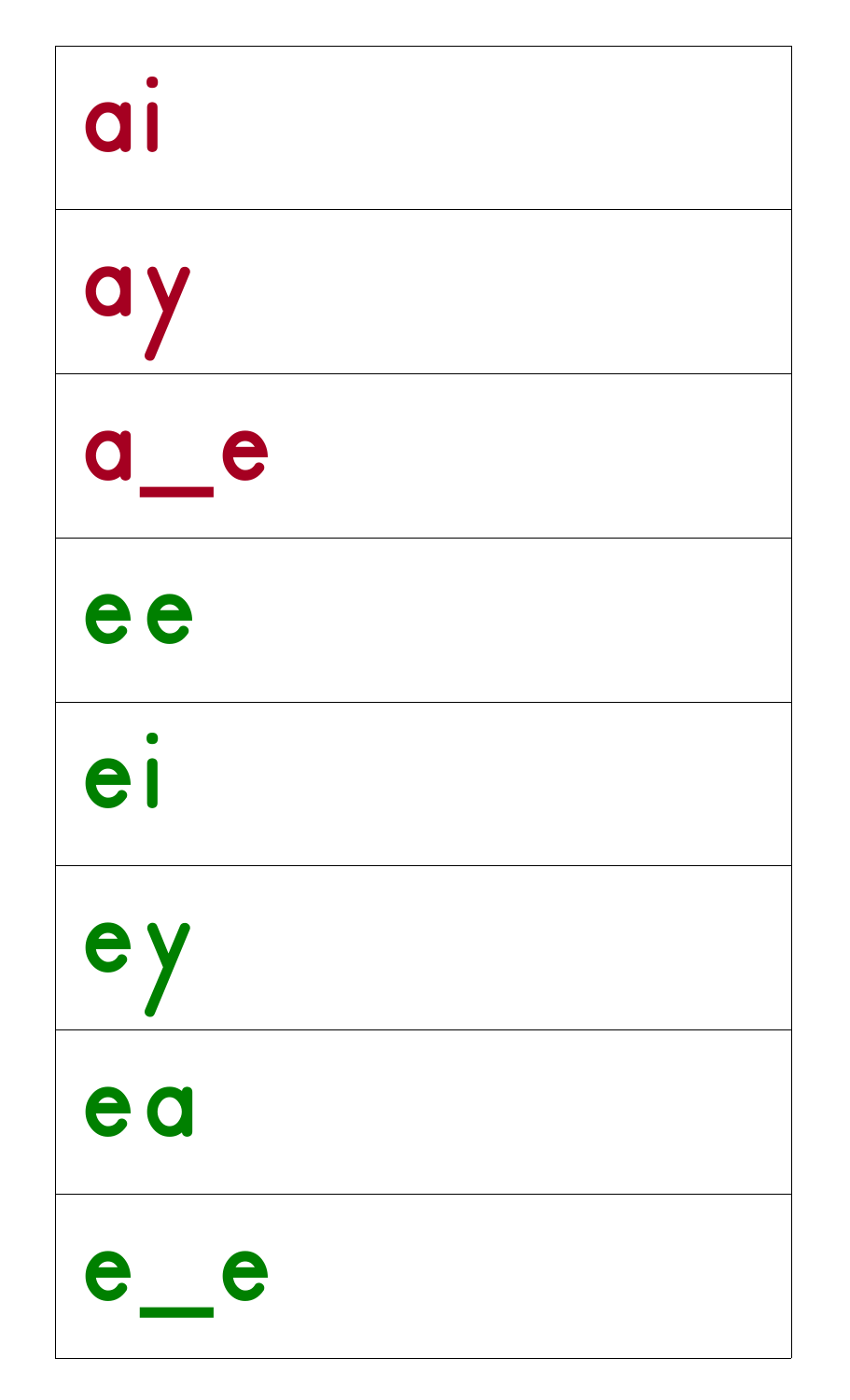| ie                      |  |
|-------------------------|--|
| e                       |  |
| igh                     |  |
| ind                     |  |
| ild                     |  |
| $\overline{\mathbf{O}}$ |  |
| $\circ$ e               |  |
|                         |  |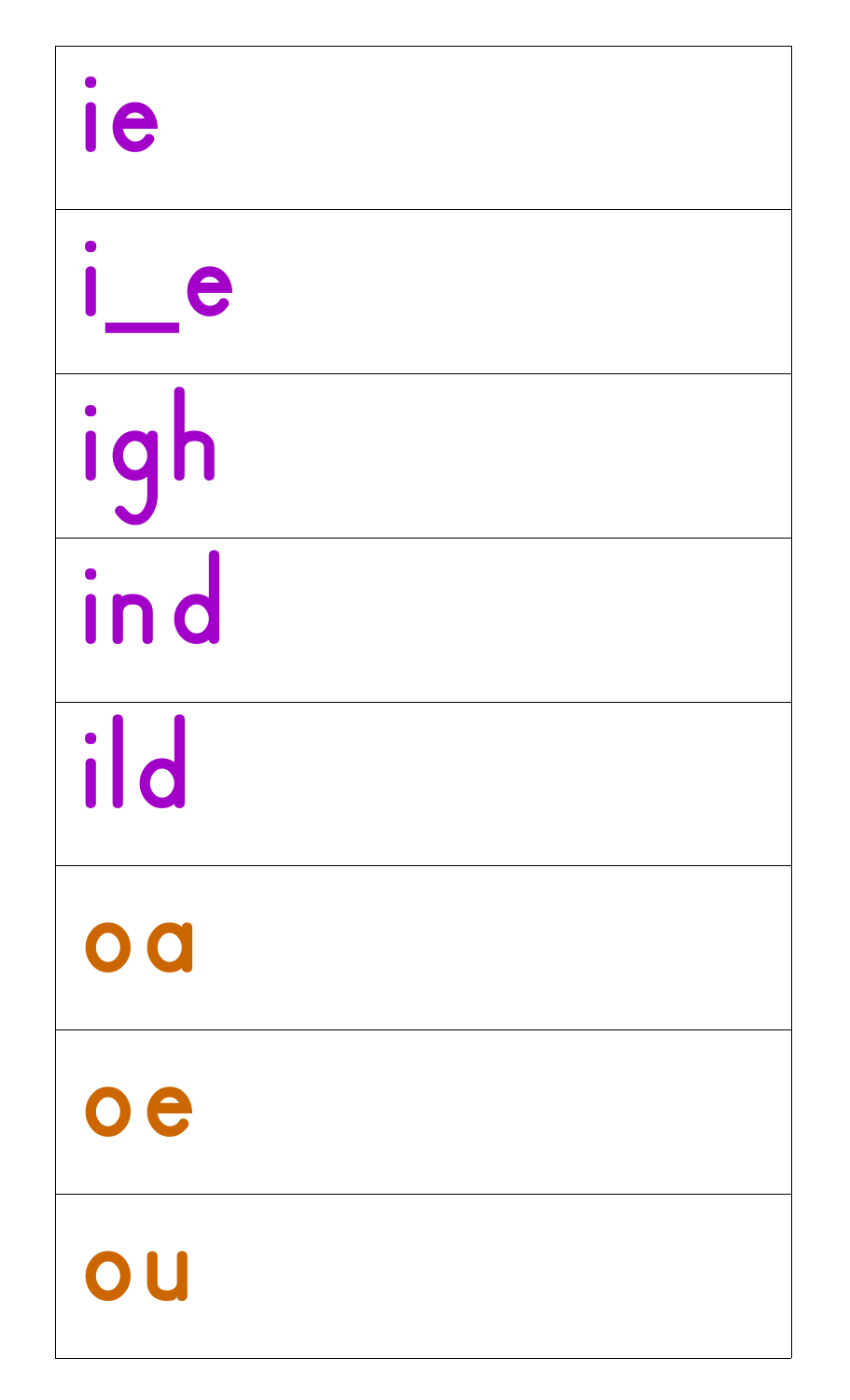![](_page_18_Figure_0.jpeg)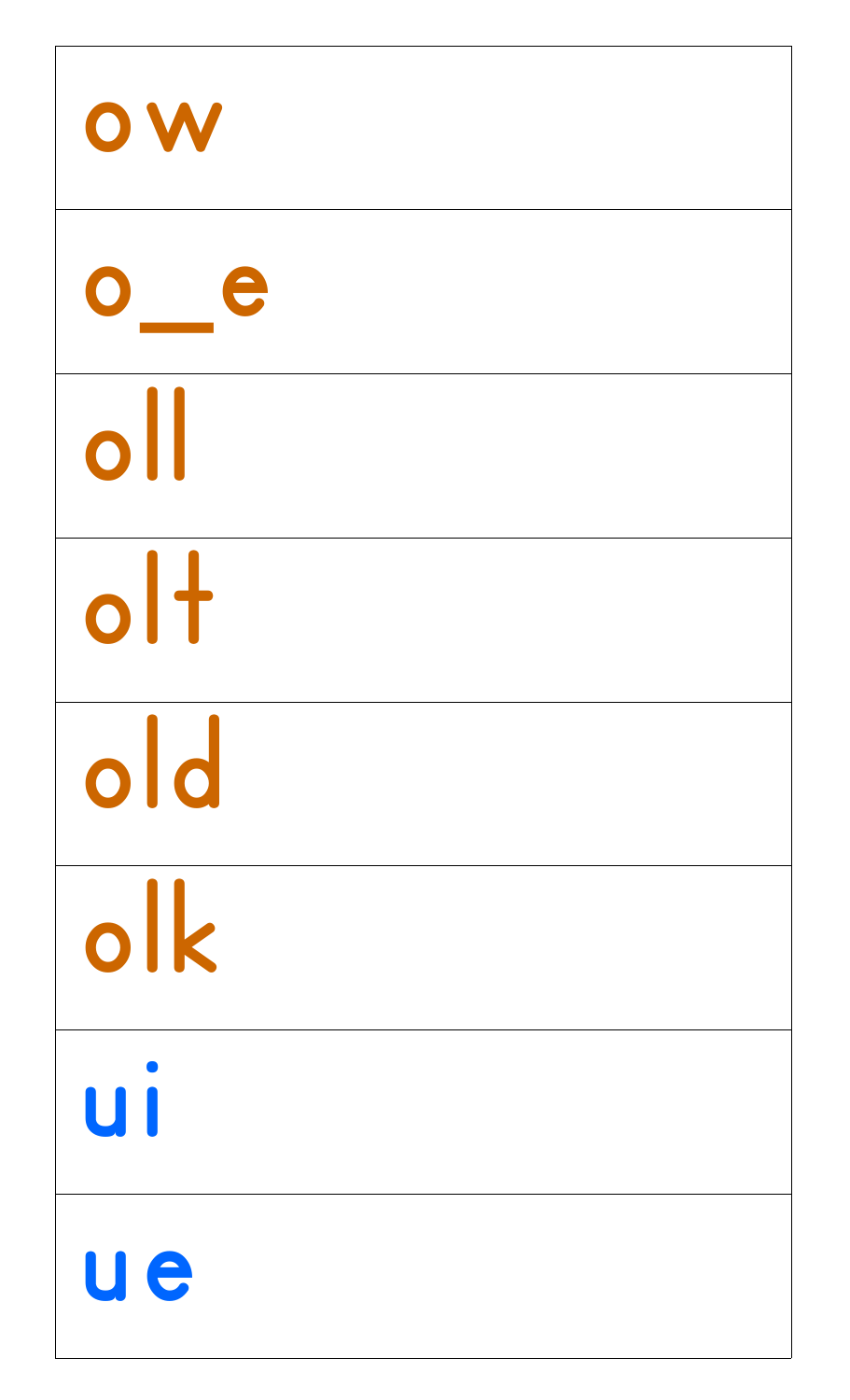![](_page_19_Figure_0.jpeg)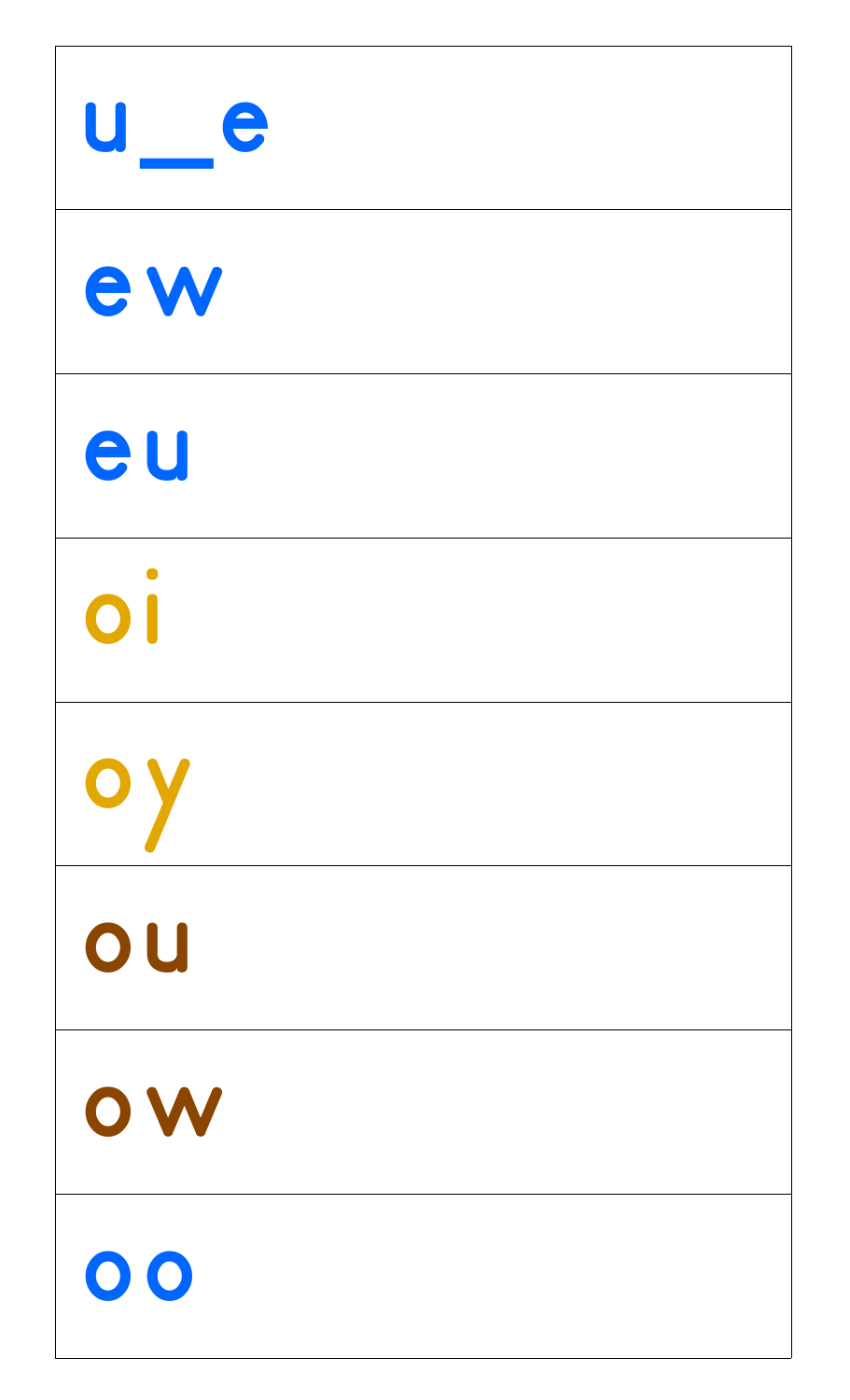![](_page_20_Figure_0.jpeg)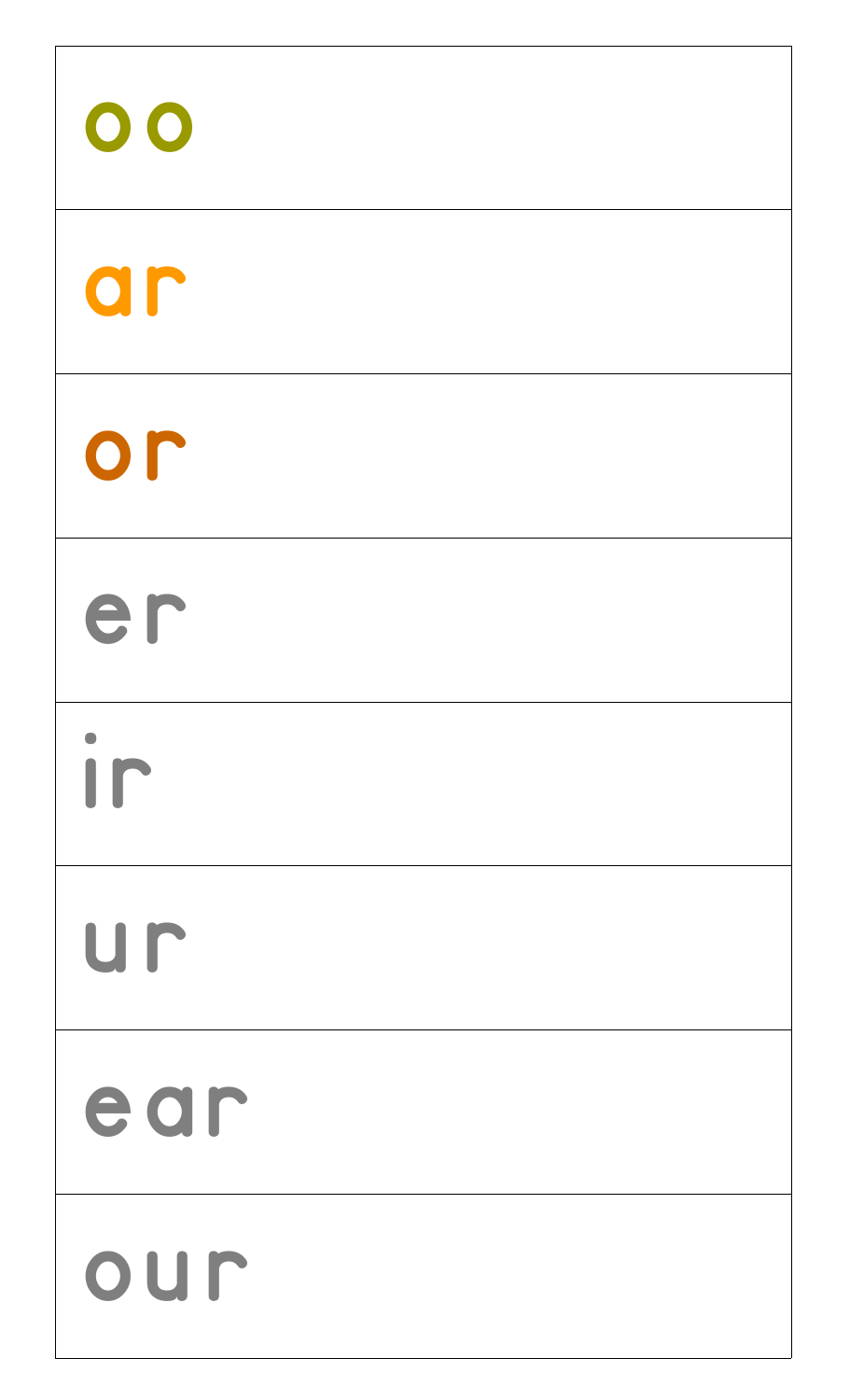![](_page_21_Figure_0.jpeg)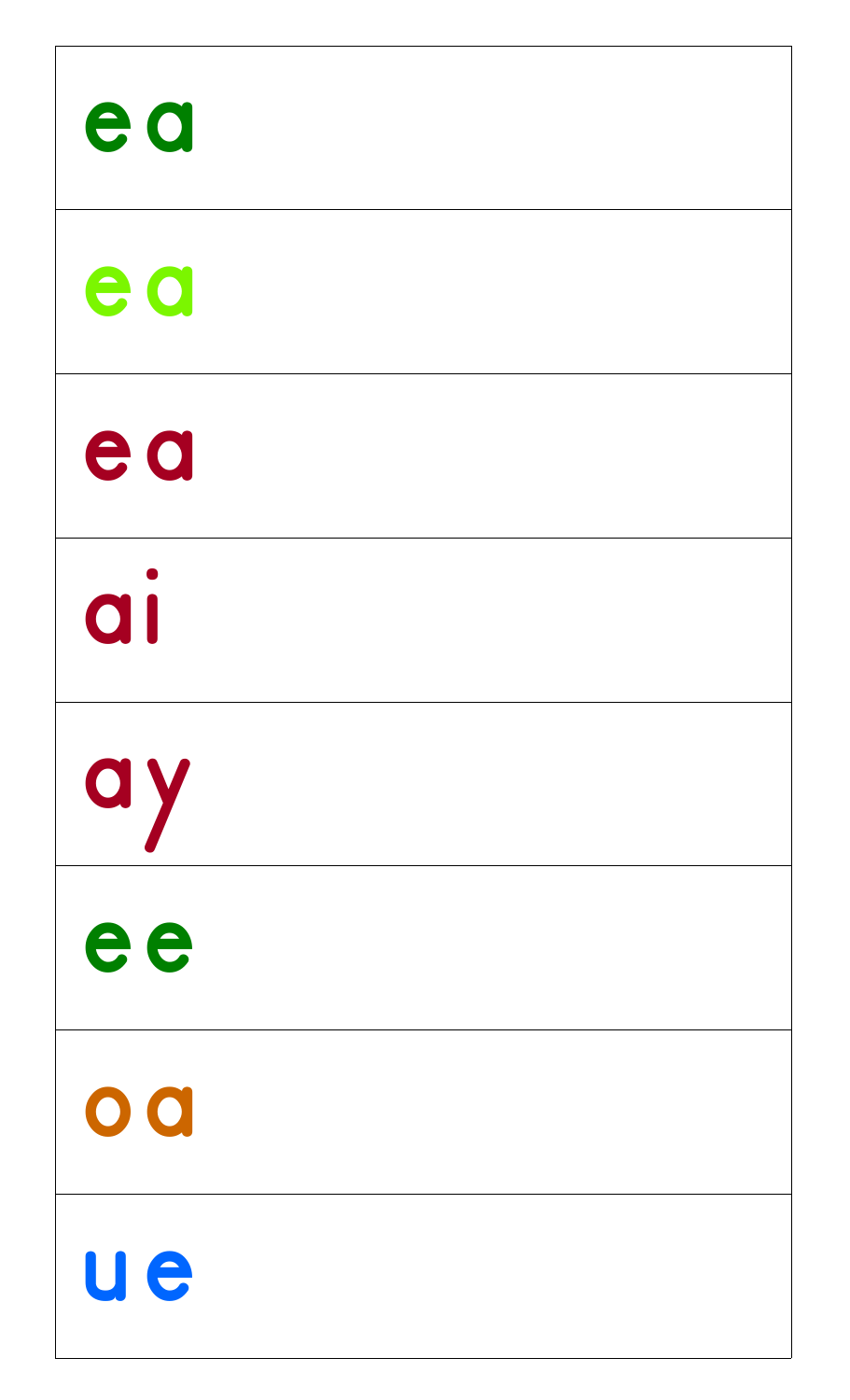| $\mathbf a$      | ant                                         | bright red   |
|------------------|---------------------------------------------|--------------|
| ā                | rain, play, safe, carrot                    | dark red     |
| ä                | Paul, saw, ball, salt, talk, wasp, swan     | pink         |
| $\boldsymbol{e}$ | egg, head, heron                            | light green  |
| ē                | he, feet, weird, key, eat, these, funny     | dark green   |
| $\ddot{\bm{e}}$  | veil, they, steak, eight, ballet            | dark red     |
|                  | in, gymnastics                              | light violet |
| ī                | pie, pine, night, find, wild, my            | dark violet  |
| ï                | shield, pizza                               | dark green   |
| $\mathbf{o}$     | ox, sorry, father                           | light orange |
| Ō                | go, boat, toe, home, snow, four,            | dark orange  |
|                  | gold, bolt, troll, yolk                     |              |
| Ö                | to, moon, soup                              | dark blue    |
| $\mathsf{u}%$    | up, what, across, panda, son, love, country | light blue   |
| ū                | fruit, cue, cube, few, Europe               | dark blue    |
| ü                | push, book, should                          | olive green  |
| $\overline{O}$   | oil, boy                                    | gold         |
|                  | ou ouch, cow                                | brown        |
|                  | ar car, sorry                               | light orange |
|                  | or horse                                    | dark orange  |
|                  | ir bird, her, purse, dollar, tractor        | gray         |
|                  | wor worm, early, journal                    | gray         |

For each vowel, the short vowel color and the long vowel color are both in the same color family. The long vowel color is darker than the short vowel color.

Most of the time, if a syllable has a single vowel followed by one or more consonants, the vowel represents its short sound. Short vowels are not marked.

A straight line over a vowel indicates the long vowel sound. Single vowels are long when they are at the end of a syllable. Long vowel sounds that are not at the end of a syllable are usually indicated by vowel pairs. The first vowel in the pair represents its long vowel sound and the second vowel is not pronounced. In "split vowel" pairs, a consonant comes between the first and second vowel. Some long vowel patterns have a single vowel followed by two consonants: n<u>igh</u>t, f<u>ind</u>, w<u>ild</u>, g<u>old,</u> b<u>olt,</u> tr<u>oll,</u> y<u>olk</u>. These are "follow the leader" patterns.

Two dots over a vowel mean "not the usual sound."

When the letter r comes after a vowel, it usually affects that vowel's sound.

I will be working to put letter connection videos on line at www.soundcityreading.net.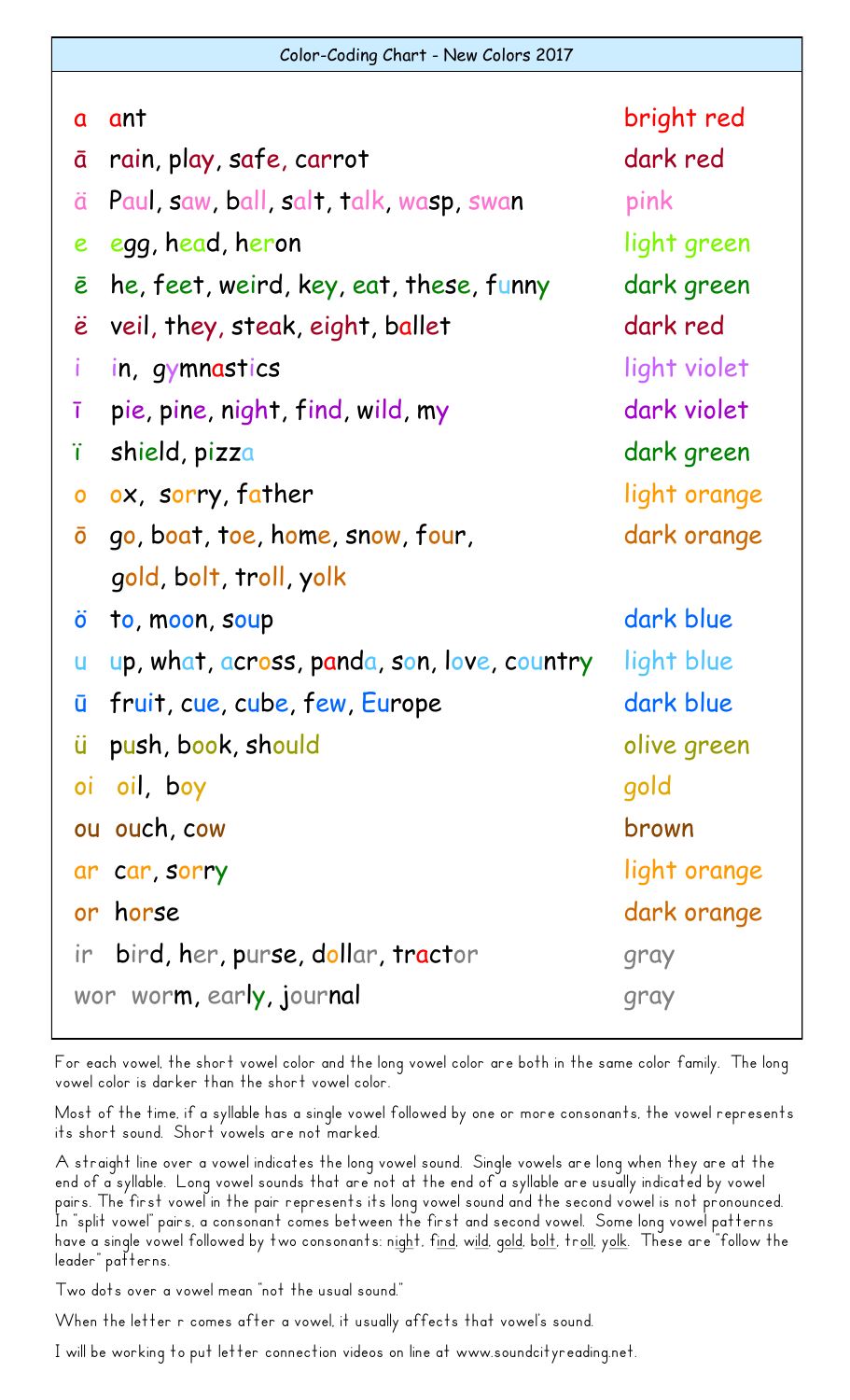| a b       |  |
|-----------|--|
| a c       |  |
| ad        |  |
| $\bullet$ |  |
| a g       |  |
| Q         |  |
| ak        |  |
| U I       |  |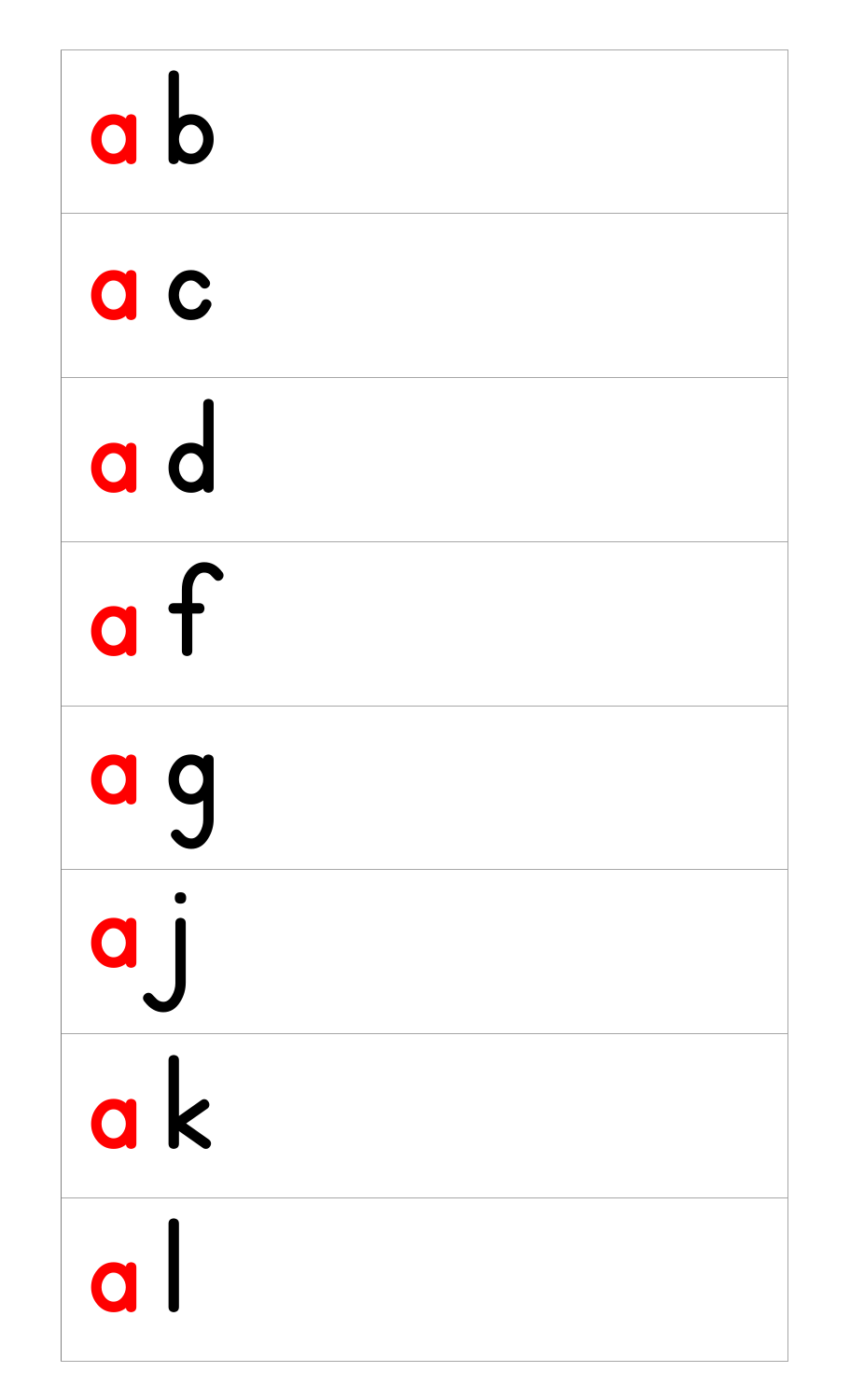| a m                          |  |
|------------------------------|--|
| a n                          |  |
| a p                          |  |
| a s                          |  |
| $\overline{a}$               |  |
| <b>av</b>                    |  |
| a x                          |  |
| $\mathbf{Z}$<br>$\mathbf{O}$ |  |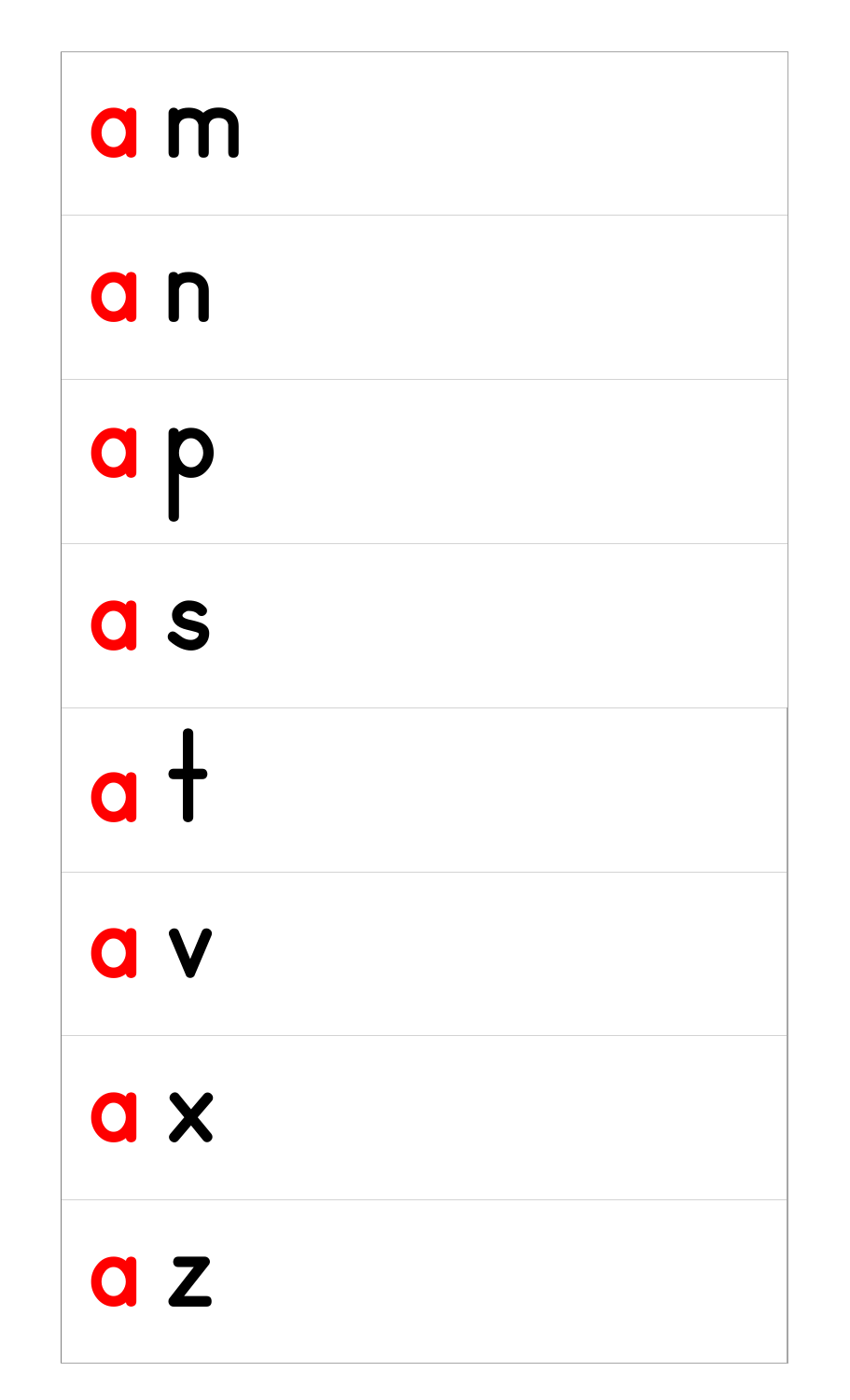| e b                                    |  |
|----------------------------------------|--|
| e c                                    |  |
| e d                                    |  |
| $\boldsymbol{\mathsf{L}}$<br>$\bullet$ |  |
| e q                                    |  |
| e                                      |  |
| e k                                    |  |
| $\overline{\phantom{a}}$               |  |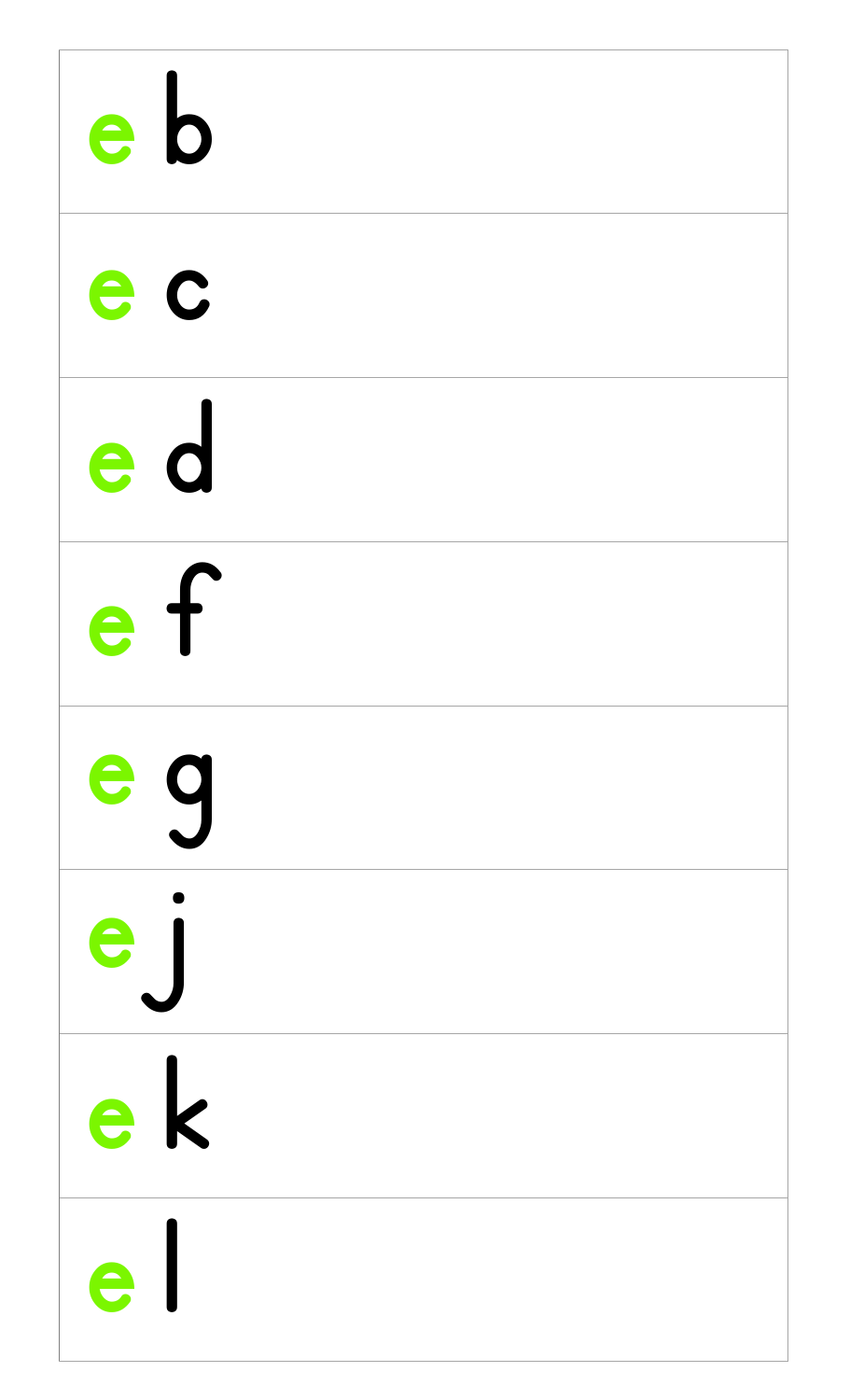| e m               |  |
|-------------------|--|
| en                |  |
| e p               |  |
| e s               |  |
| $e+$              |  |
| e v               |  |
| e x               |  |
| $\mathbf{Z}$<br>e |  |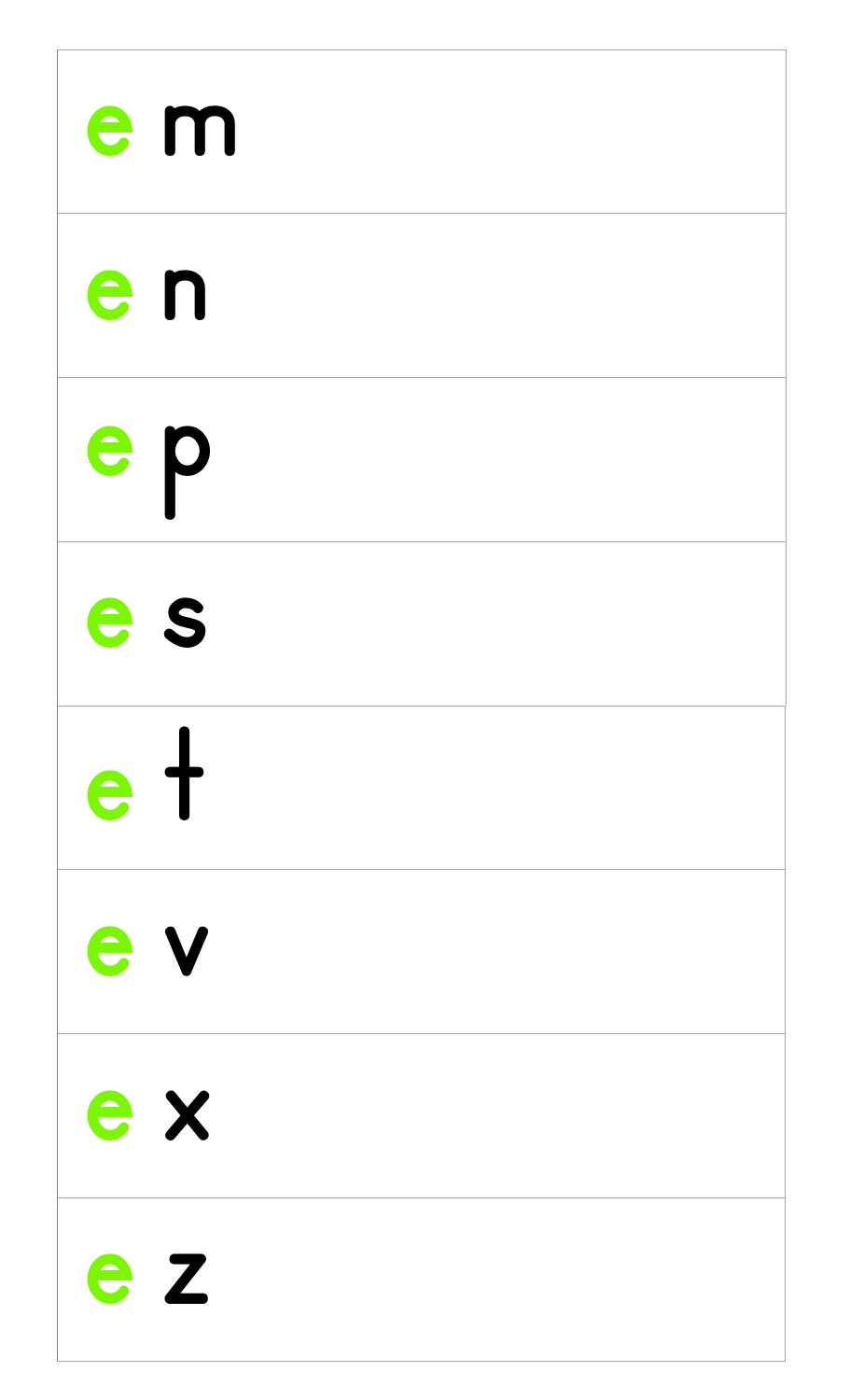| ib     |  |
|--------|--|
| ic     |  |
| id     |  |
| $\int$ |  |
| 9      |  |
|        |  |
| ik     |  |
|        |  |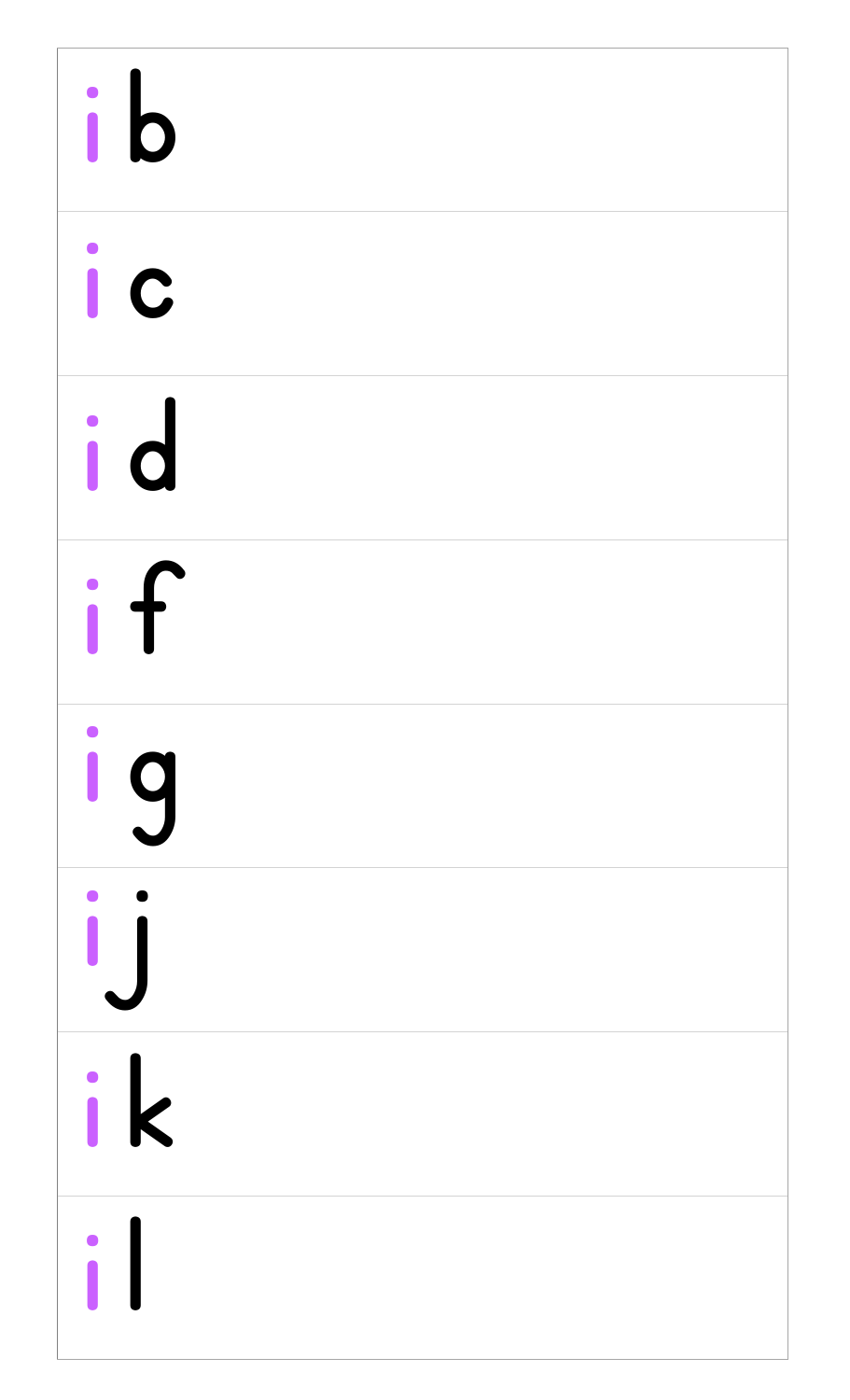| $\mathsf{I}$ |  |
|--------------|--|
| i n          |  |
| ip           |  |
| <b>is</b>    |  |
| i t          |  |
| i v          |  |
| ix           |  |
| $\mathbf Z$  |  |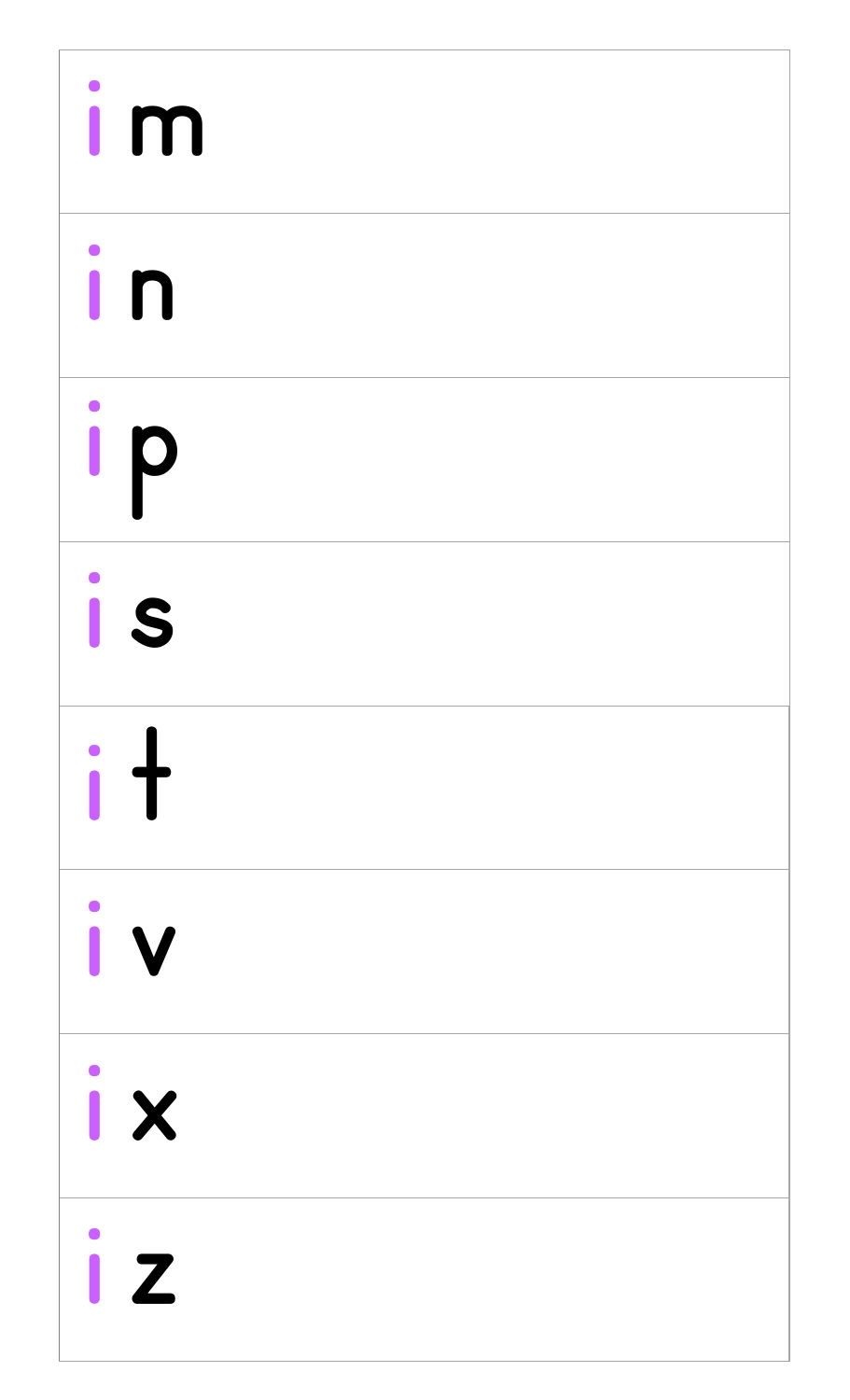| $\mathbf{o}$               |  |
|----------------------------|--|
| $\bullet$ $\bullet$        |  |
| $\overline{\mathbf{o}}$ d  |  |
| $\bigodot$                 |  |
| o g                        |  |
| 0                          |  |
| o k                        |  |
| $\overline{\mathcal{L}}$ . |  |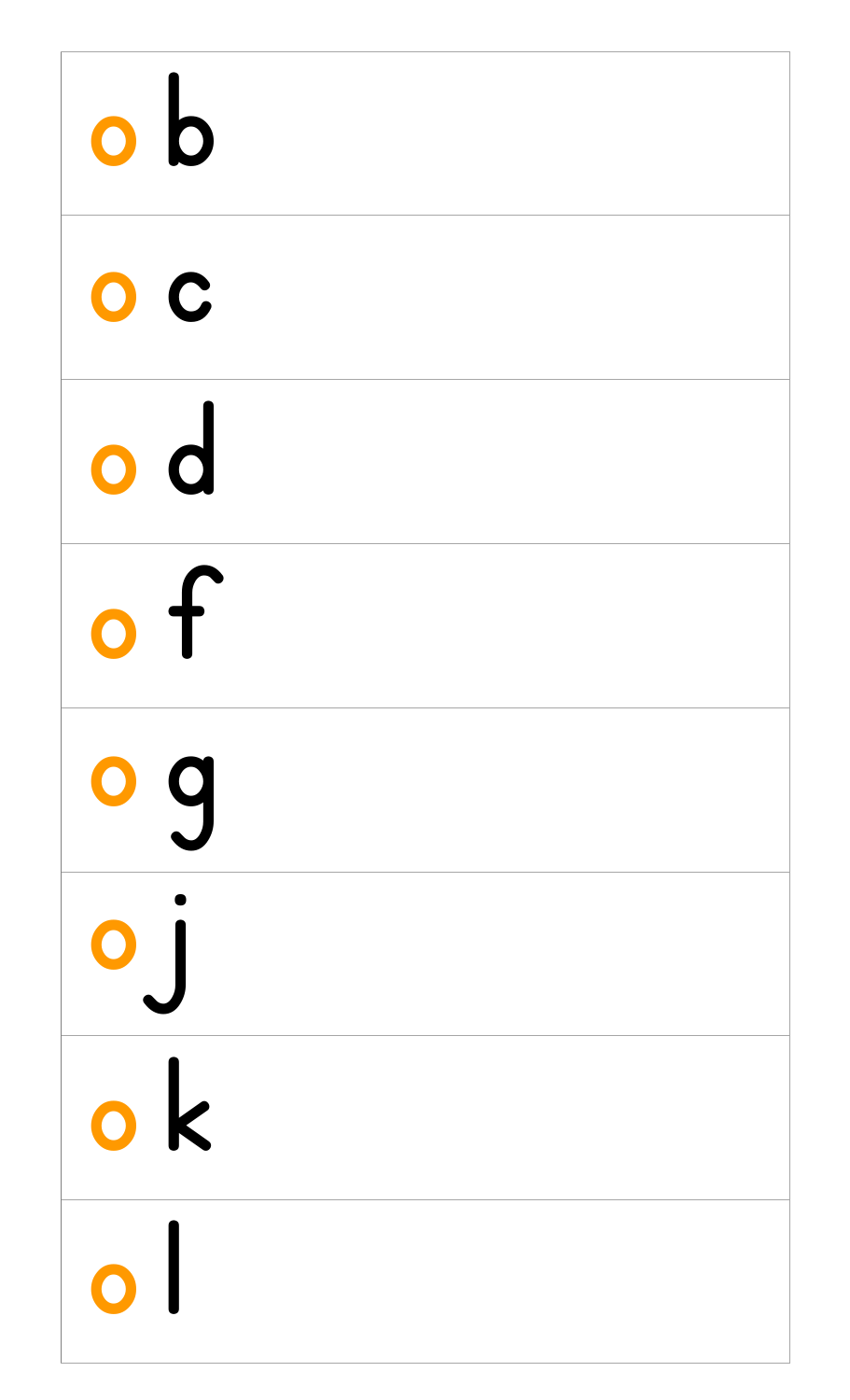| $\mathbf{o}$ m |  |
|----------------|--|
| o n            |  |
| op             |  |
| OS             |  |
| $\bullet$      |  |
| OV             |  |
| OX             |  |
| Z              |  |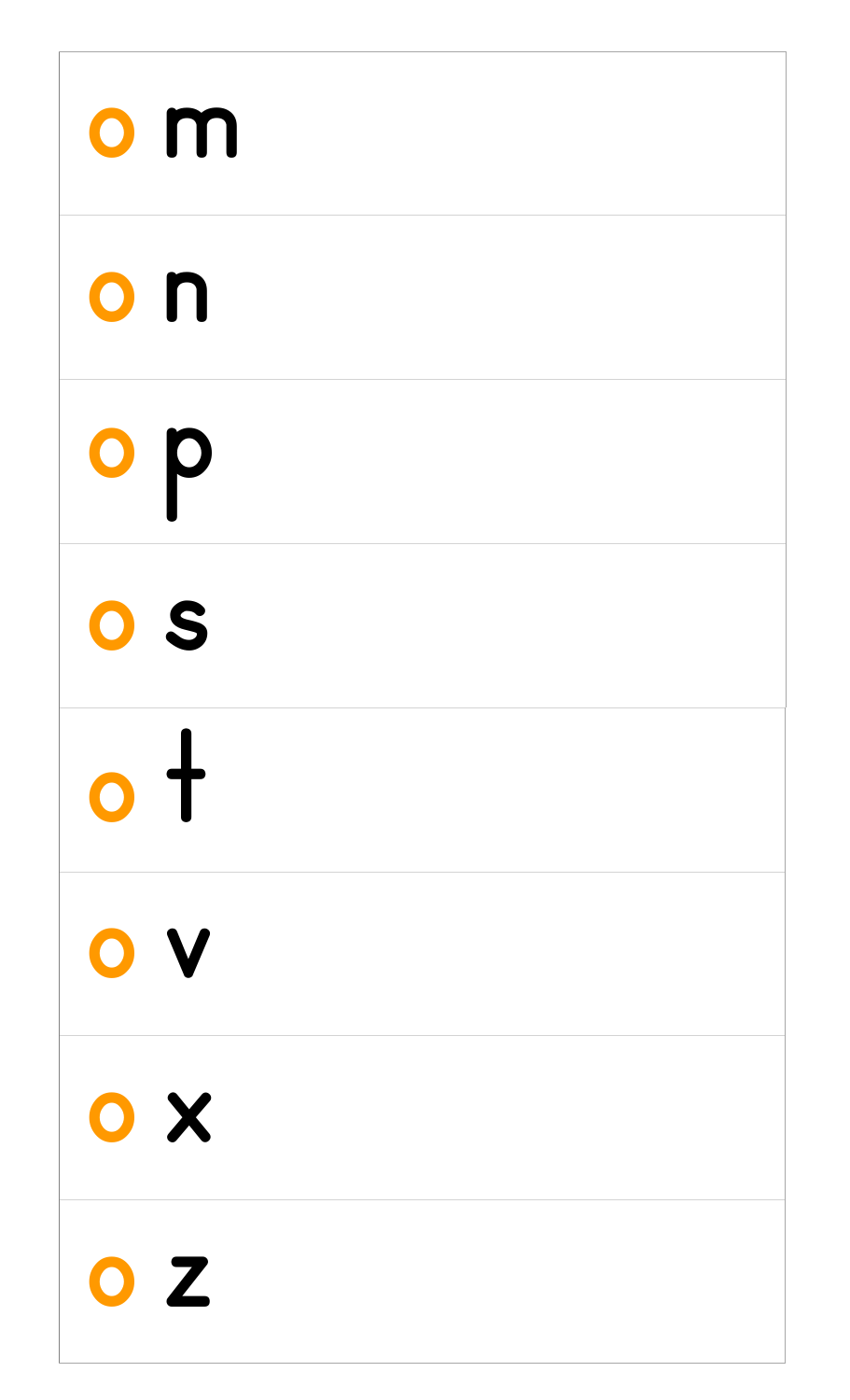| $\mathsf{u}\mathsf{b}$ |  |
|------------------------|--|
| U C                    |  |
| u d                    |  |
| $\mathbf \Gamma$<br>U  |  |
| u g                    |  |
| U)                     |  |
| <u>uk</u>              |  |
| $\mathbf{U}$           |  |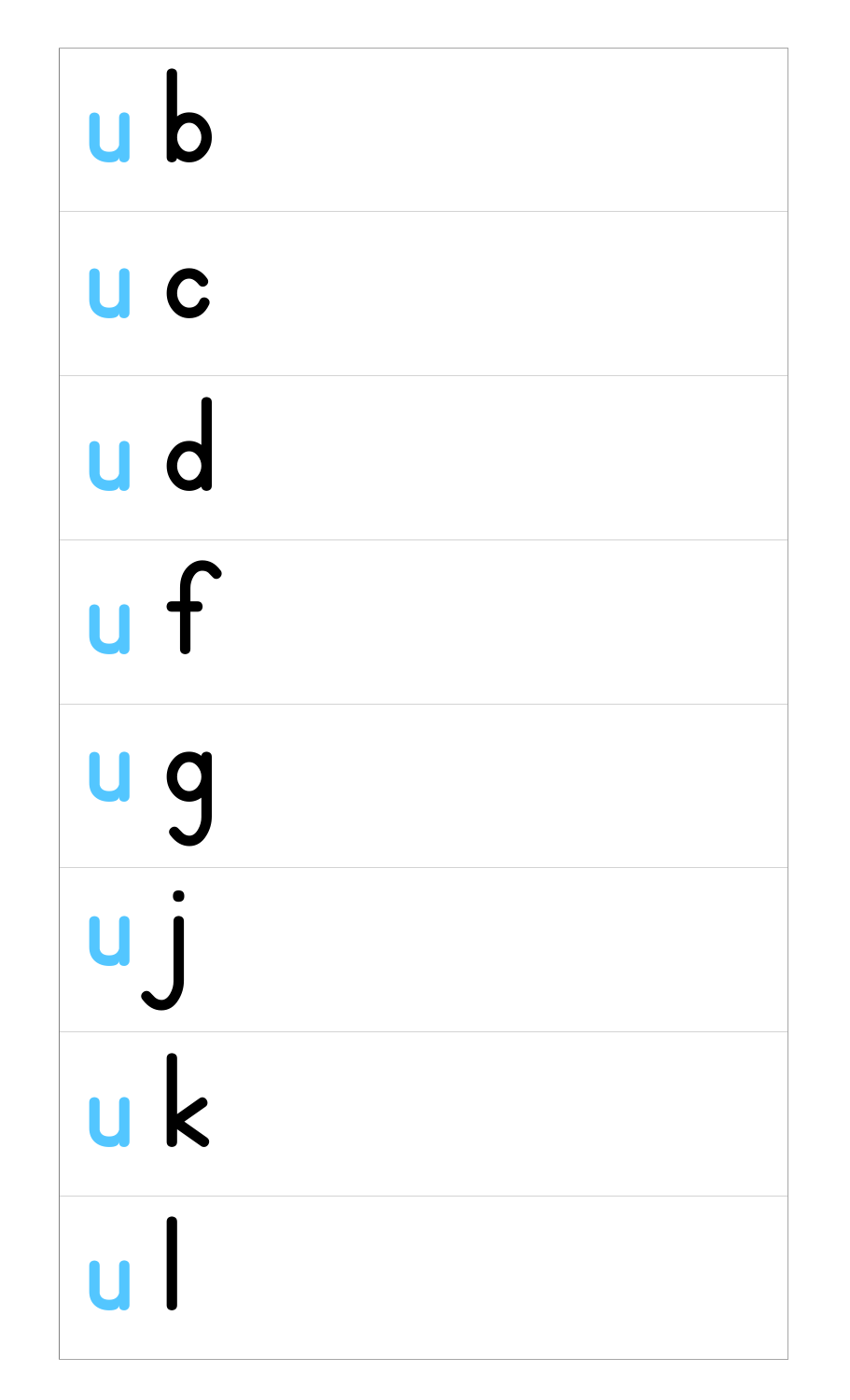| u m               |  |
|-------------------|--|
| u n               |  |
| u p               |  |
| U S               |  |
| u t               |  |
| U V               |  |
| U X               |  |
| $\mathbf{Z}$<br>U |  |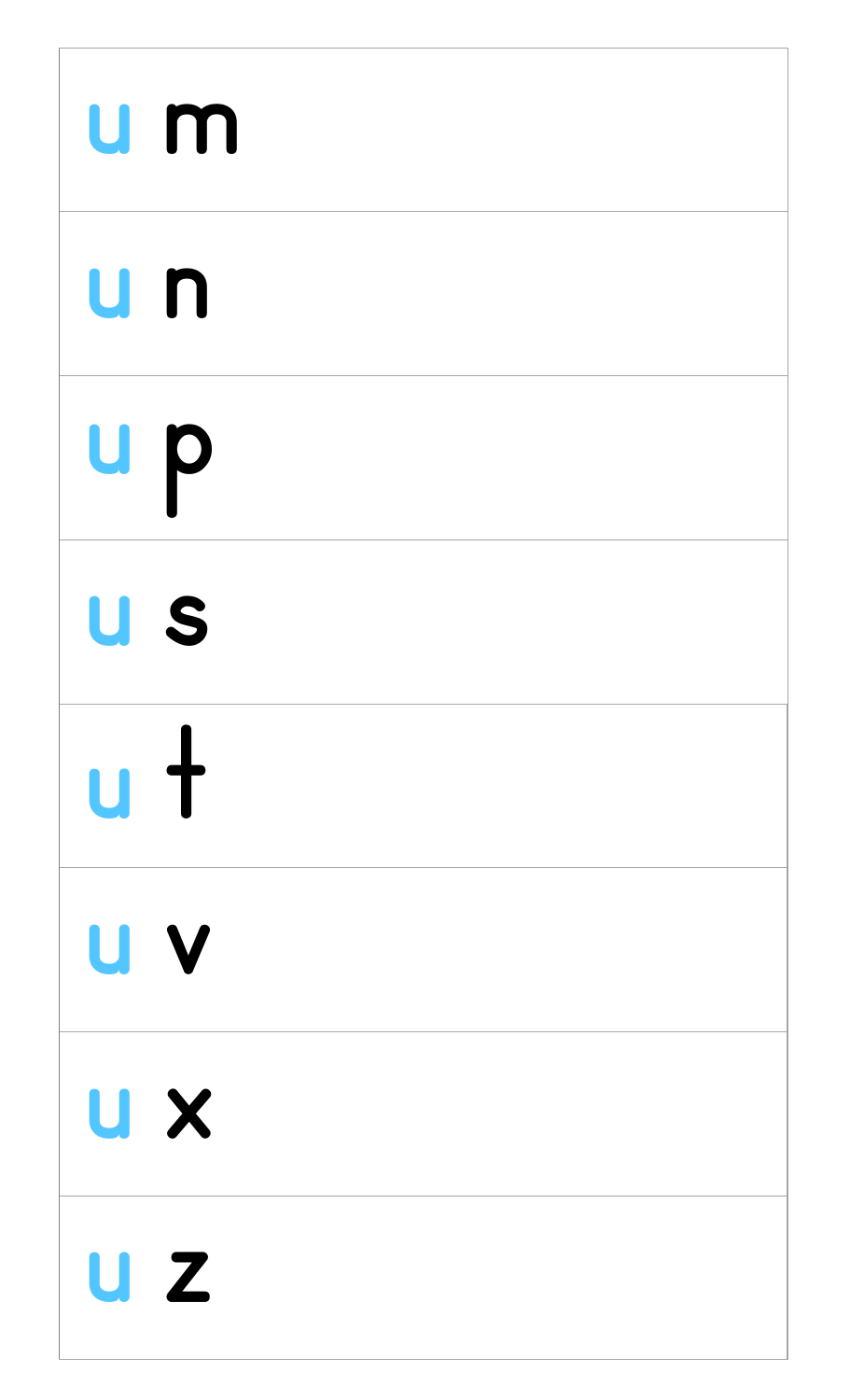![](_page_33_Picture_0.jpeg)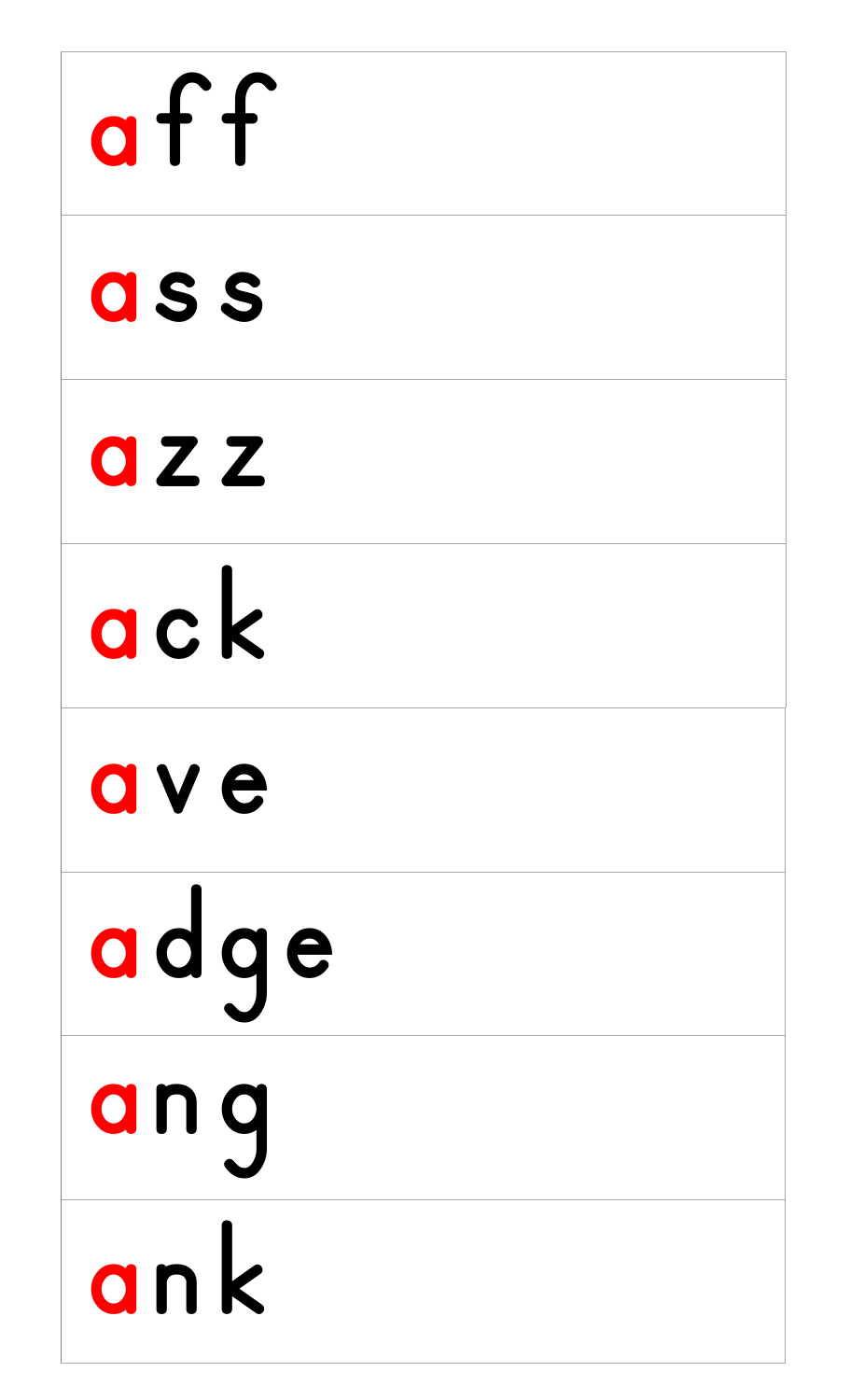| atch                                              |
|---------------------------------------------------|
| anch                                              |
| ash                                               |
| $a + h$                                           |
| eff                                               |
| $e$ II                                            |
| ess                                               |
| $\overline{\phantom{a}}$ $\overline{\phantom{a}}$ |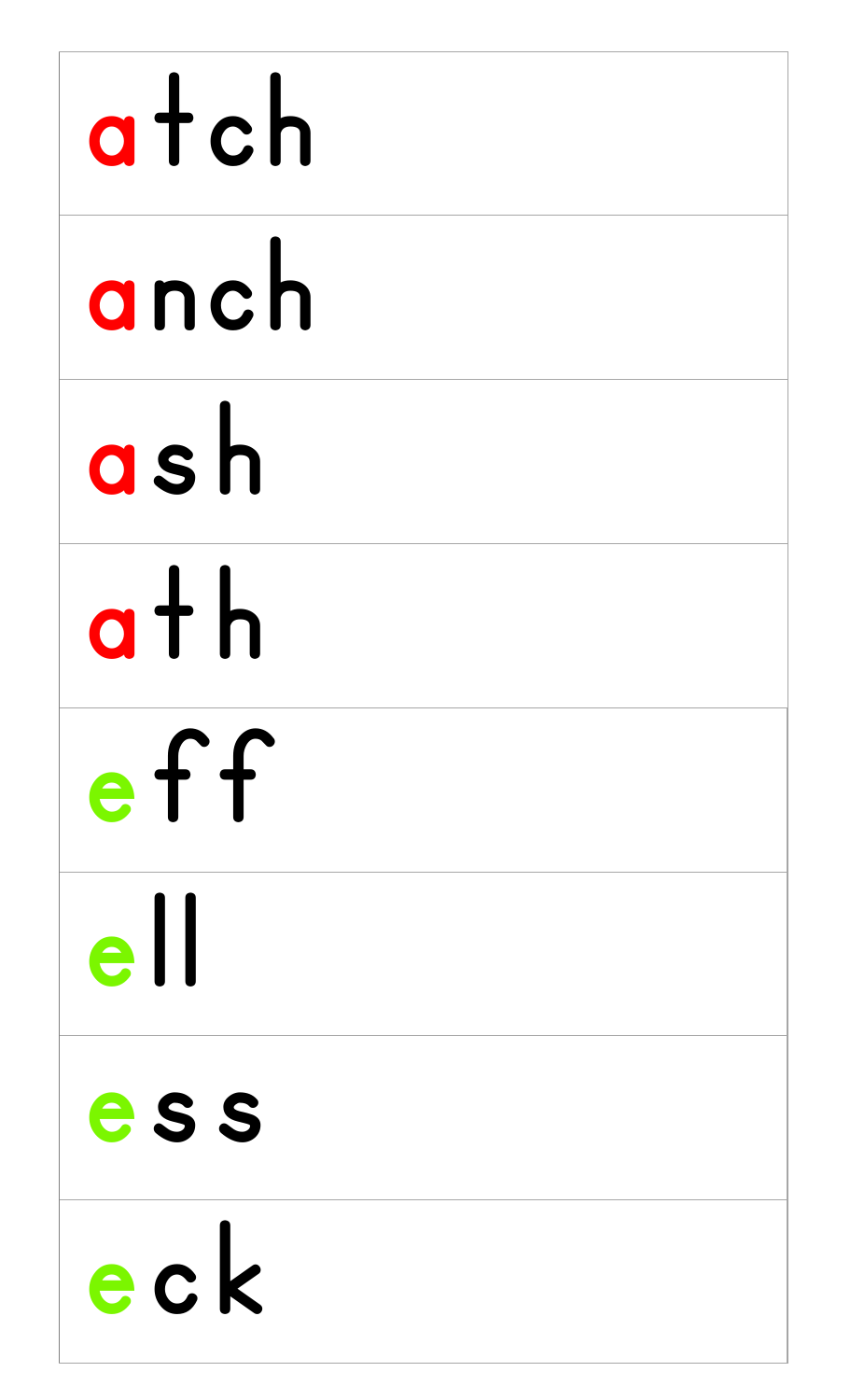| edge         |
|--------------|
| etch         |
| ench         |
| esh          |
| eth          |
| iff          |
| $\mathbf{1}$ |
| ISS          |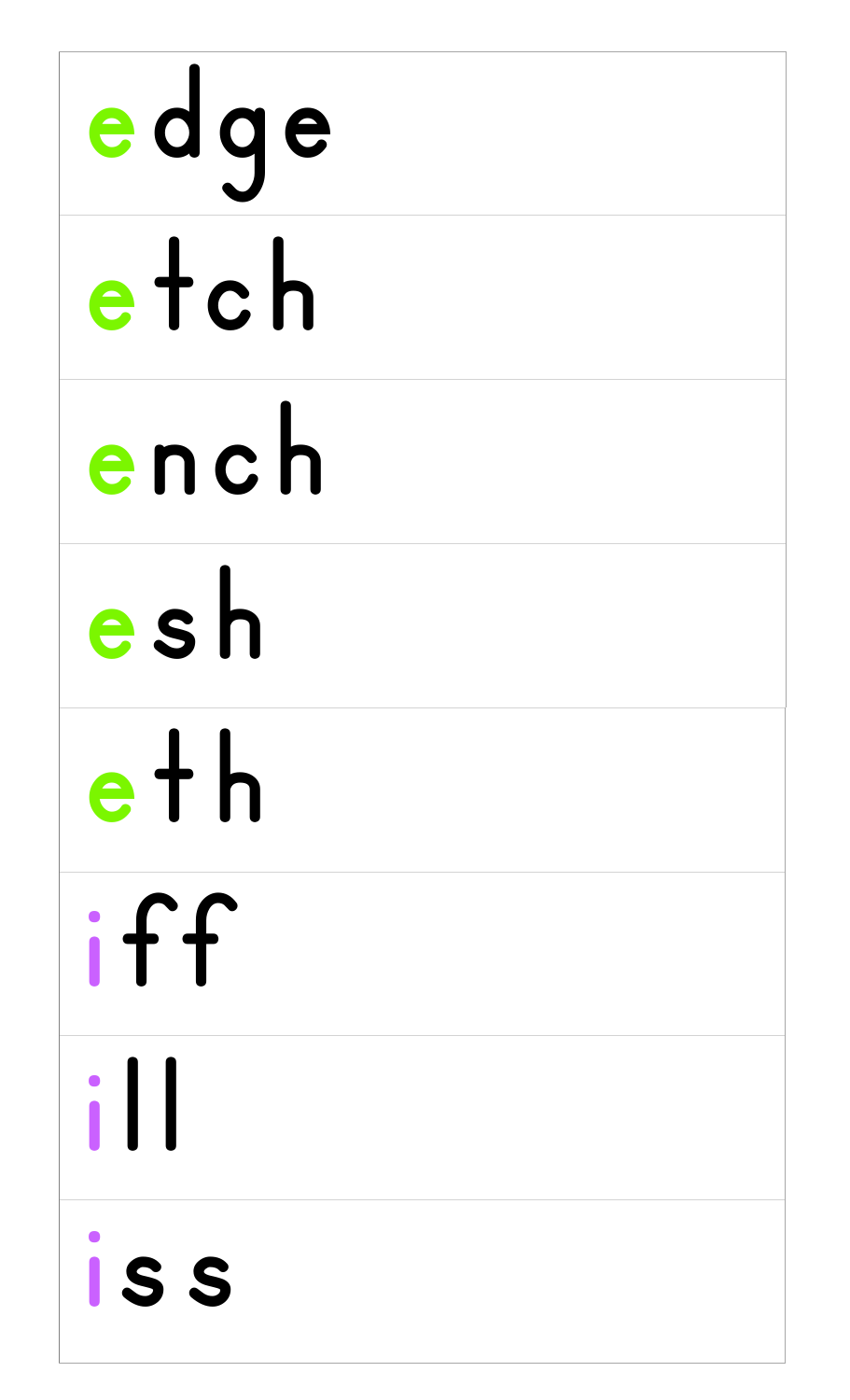| <b>IZZ</b> |
|------------|
| ick        |
| ive        |
| idge       |
| Ing        |
| ink        |
| itch       |
| C          |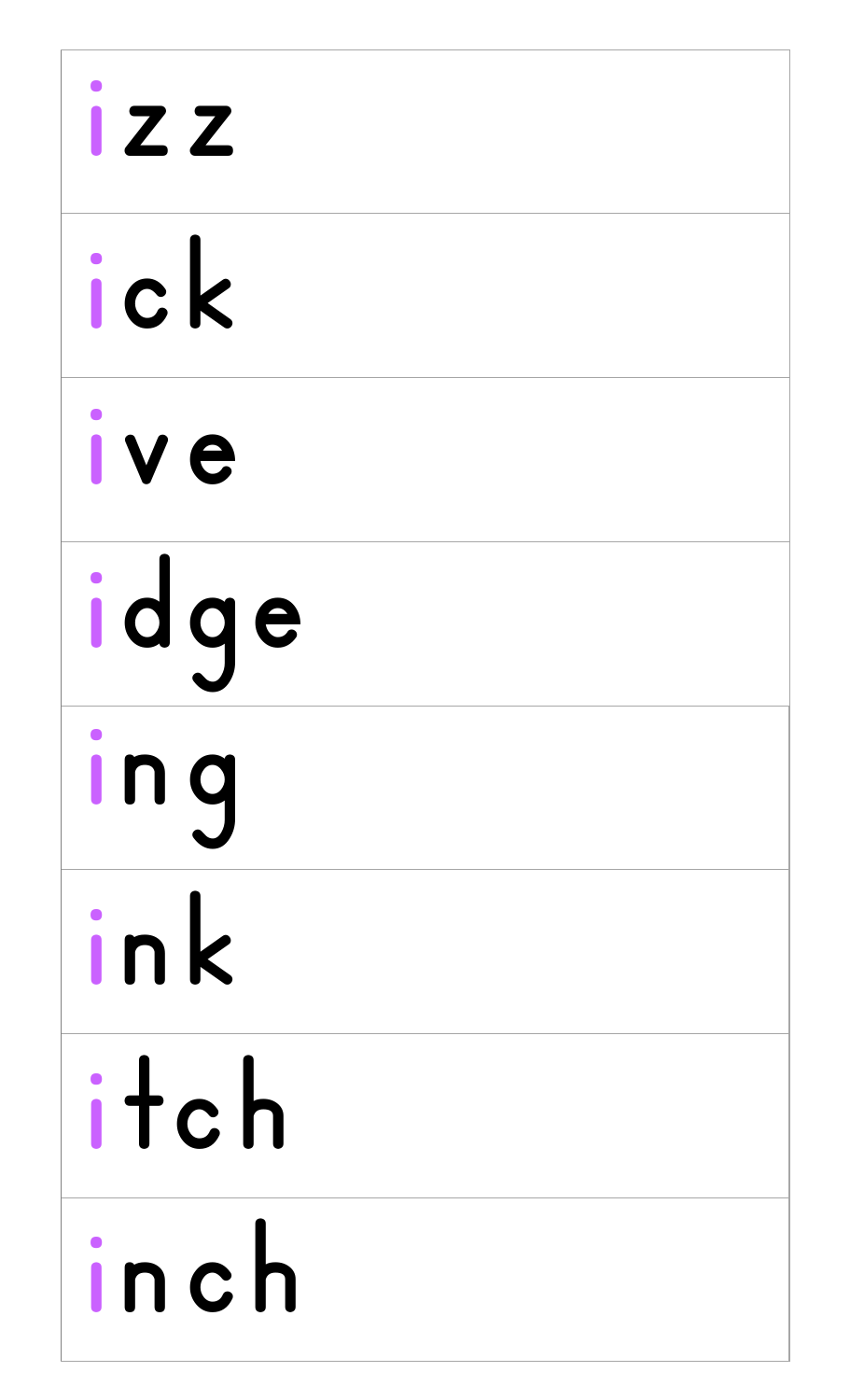| ish            |  |
|----------------|--|
| ith            |  |
| off            |  |
| H<br>$\bullet$ |  |
| OSS            |  |
| ock            |  |
| odqe           |  |
| $\bigodot$     |  |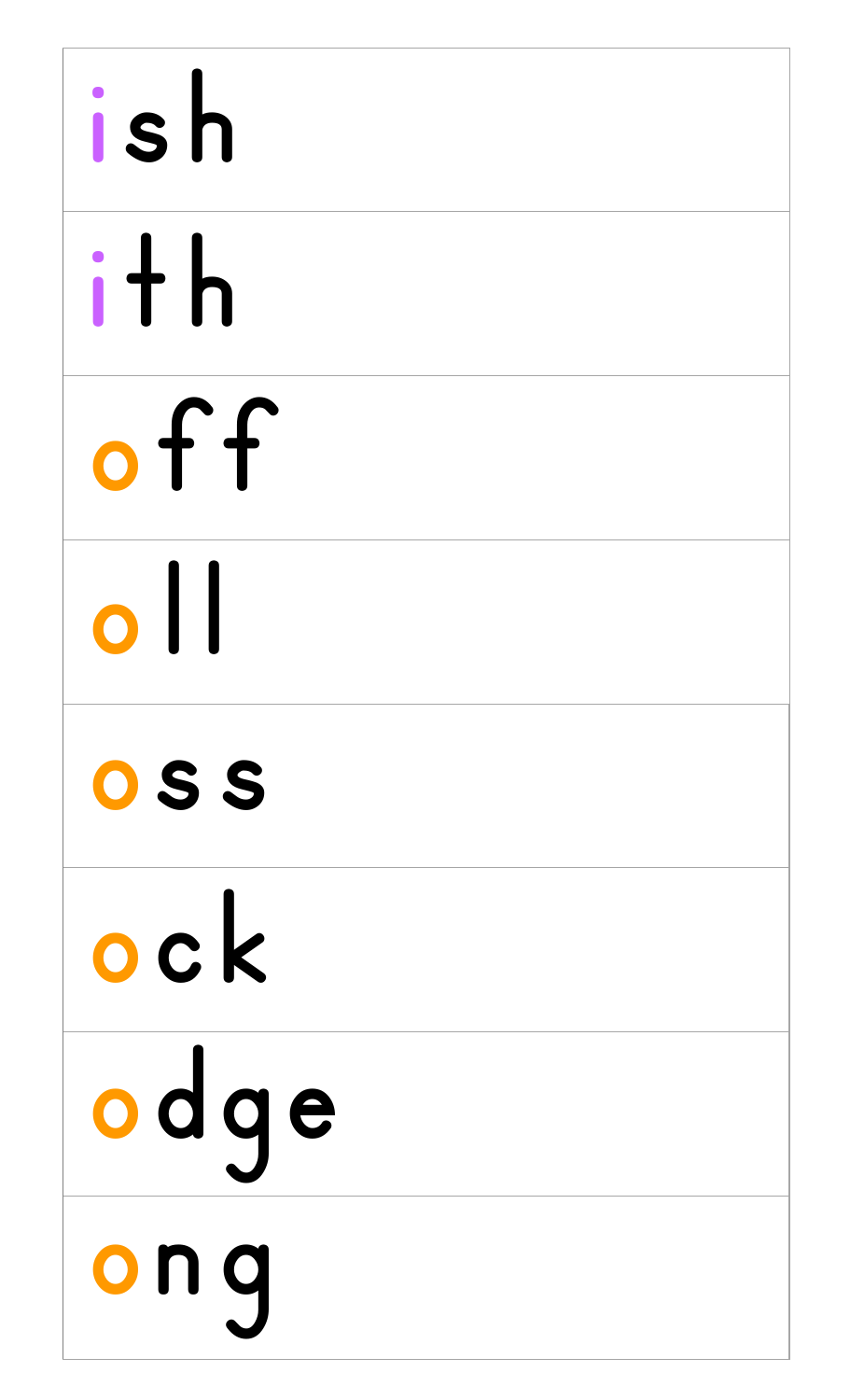## onk otch onch osh  $o$  th **UZZ** uff <u>u | l</u>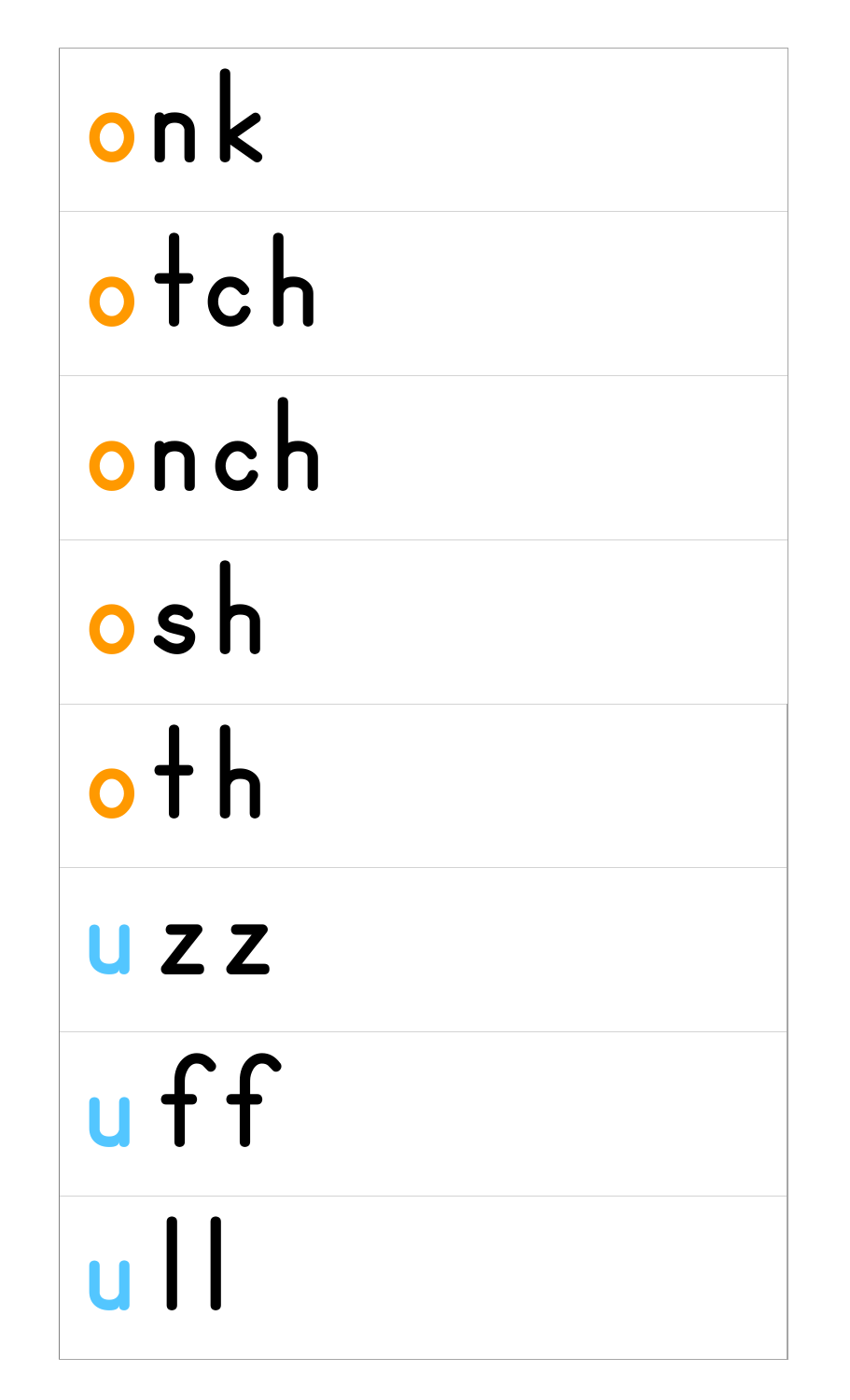| USS  |  |
|------|--|
| uck  |  |
| udqe |  |
| unq  |  |
| unk  |  |
| utch |  |
| unch |  |
| ush  |  |

Г

٦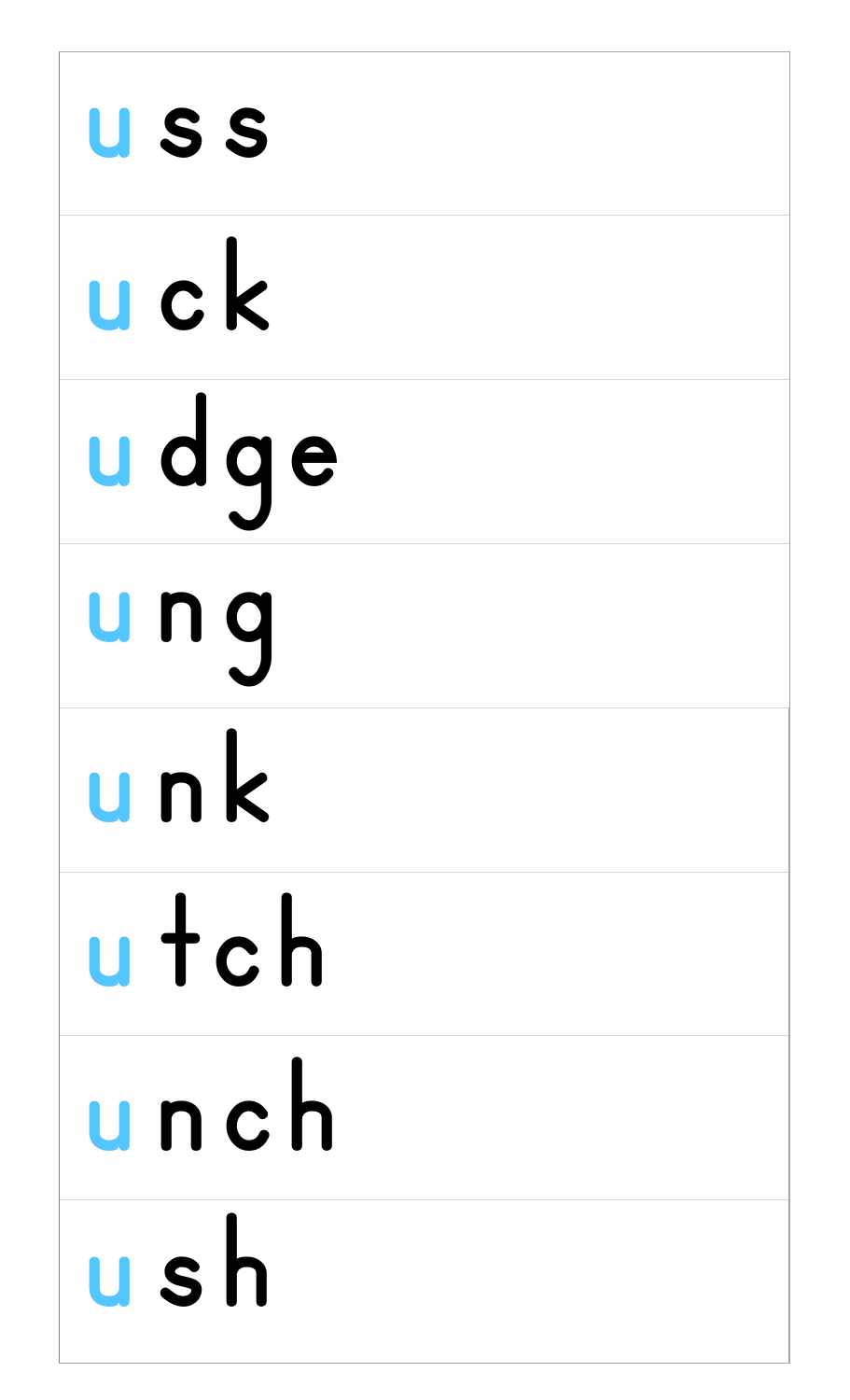| ask  |
|------|
| as t |
| and  |
| amp  |
| af   |
| est  |
| esk  |
|      |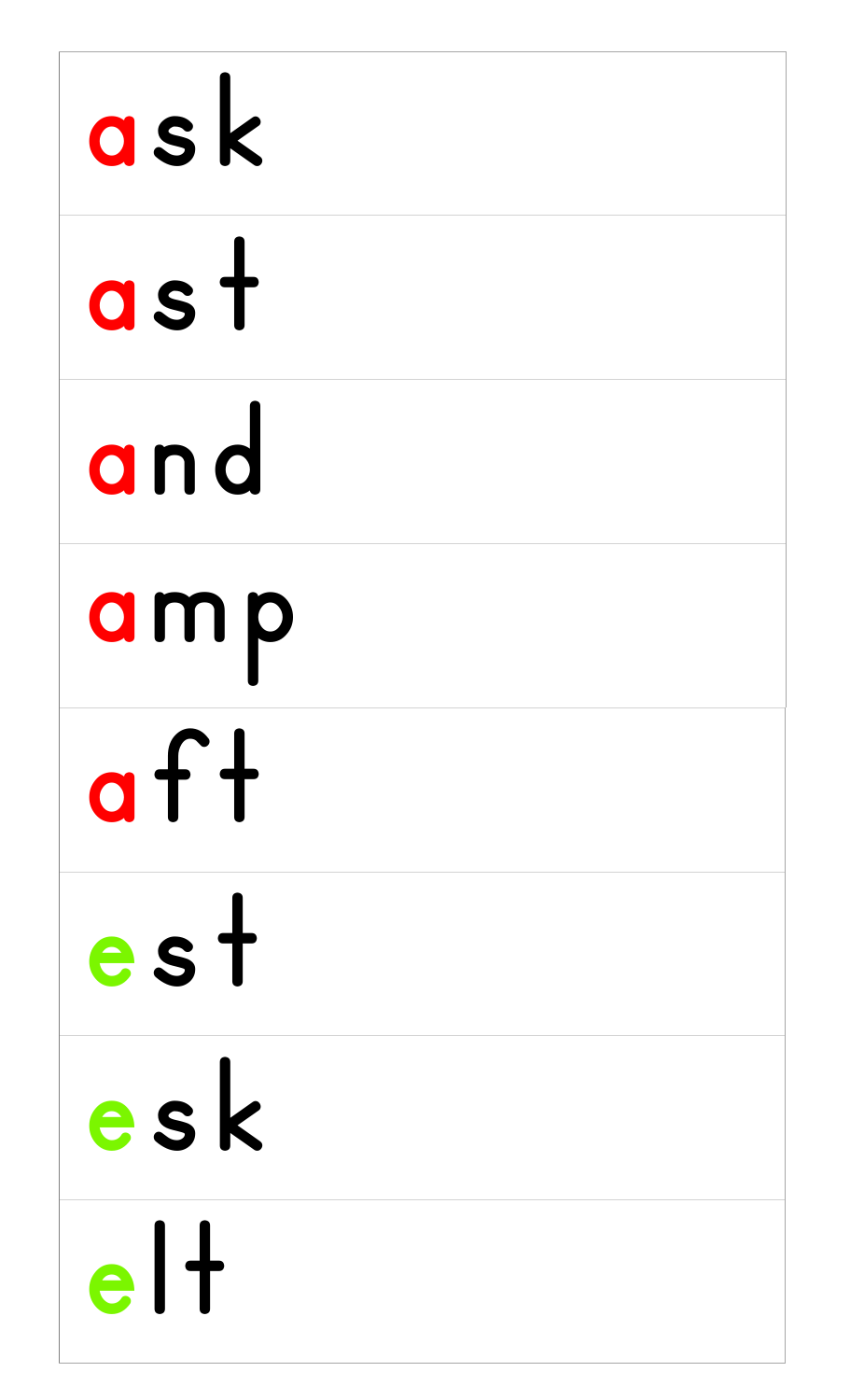| $e$ If |  |
|--------|--|
| elp    |  |
| eld    |  |
| end    |  |
| ent    |  |
| ext    |  |
| ept    |  |
|        |  |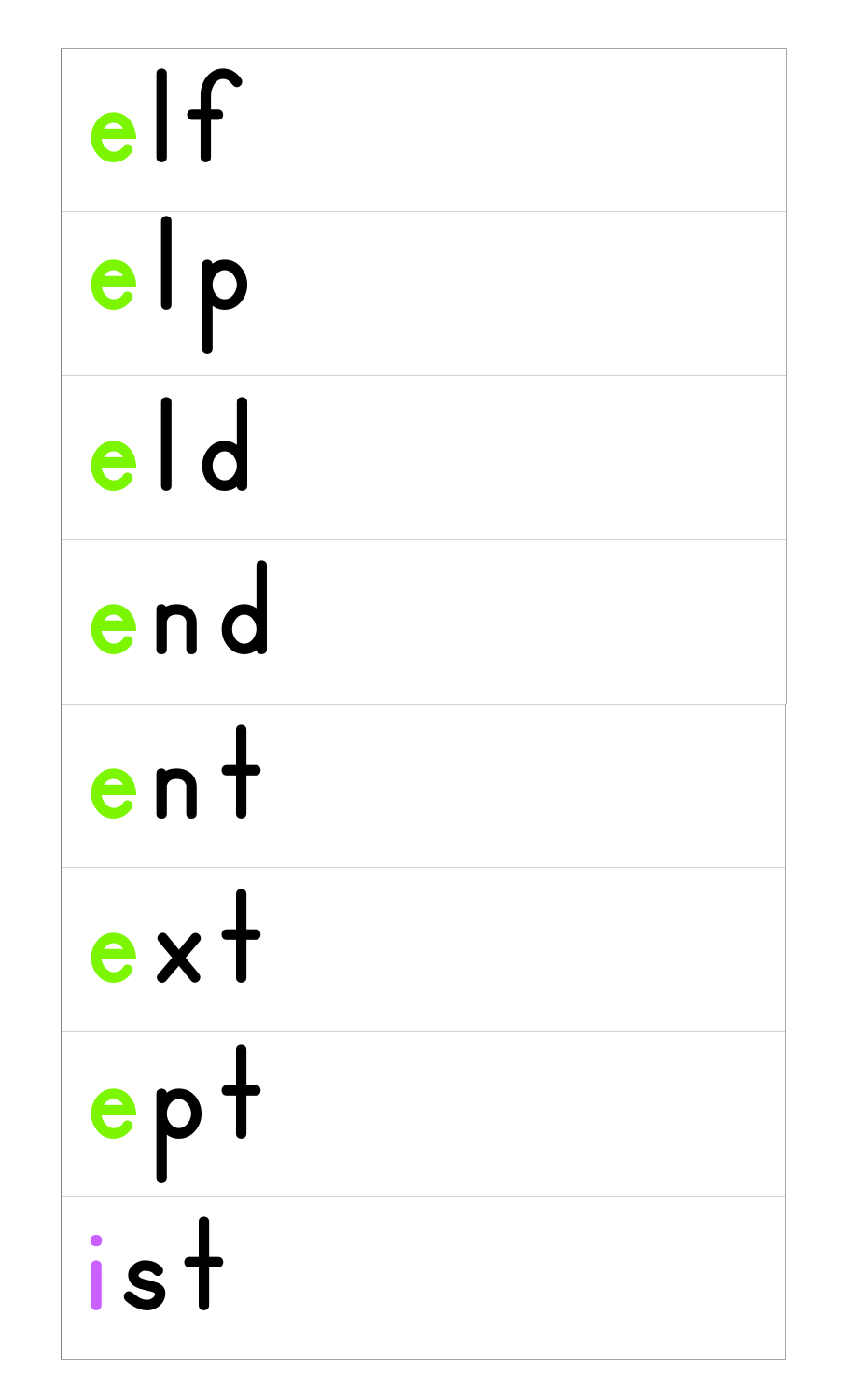| isk   |  |
|-------|--|
| if f  |  |
| ind   |  |
| ilk   |  |
| ond   |  |
| omp   |  |
| of f  |  |
| , , , |  |

I